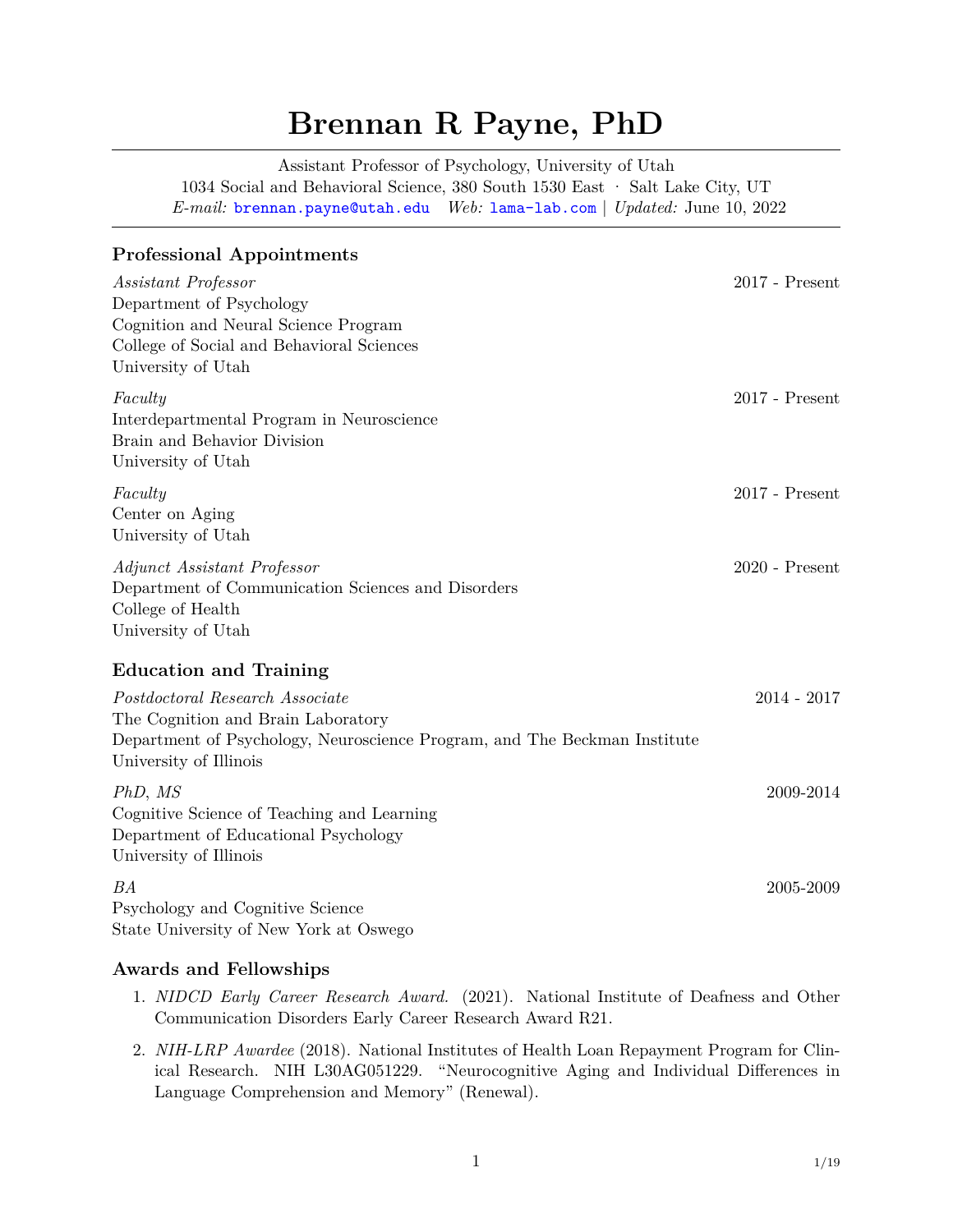- 3. *APS Rising Star Award* (2017). Association for Psychological Science
- 4. *APA Early Career Award* (2017). Society for Experimental Psychology and Cognitive Science (Division 3 of The American Psychological Association)
- 5. *Vice President's Clinical and Translational Research Scholar* (2017). University of Utah School of Medicine
- 6. *Fellow of the Psychonomic Society* (2017)
- 7. *The Thomas and Margaret Huang Award for Research in Human Computer Intelligent Interaction* (2015), Huang Fund, Beckman Institute, University of Illinois. Inaugural Award
- 8. *NIH-LRP Awardee* (2015). National Institutes of Health Loan Repayment Program for Clinical Research. NIH L30AG051229. "Neurocognitive Aging and Individual Differences in Language Comprehension and Memory".
- 9. *Beckman Institute Graduate Research Fellowship* (2013). Human Perception and Performance & Cognitive Neuroscience. University of Illinois
- 10. *The Paul D. Doolen Fellow of Research in the Study of Aging* (2013). University of Illinois
- 11. *National Institutes of Health Training Fellowship* (2012). "Language Processing: A Training Program" T32-HD055272. Specialization in the Cognitive Neuroscience of Language
- 12. *The William Chandler Bagley Doctoral Scholarship* (2012). University of Illinois
- 13. *The Ray Simpson Memorial Award* (2012).
- 14. *Raymond W. Kulhavy Scholarship for Research in the Cognitive Science of Learning* (2012). University of Illinois
- 15. *The Helen B. Daly Award for Excellence in Psychological Research* (2009). SUNY Oswego
- 16. *Sigma Xi Research Society's Best Oral Presentation in Psychology Award* (2009). SUNY Oswego

#### **Research Support**

*Active Support*

- 1. R21DC019437. Payne (PI). 12/01/21 11/31/24. NIH/NIDCD "Understanding the effects of listening effort on sentence processing and memory in sensorineural hearing loss: Evidence from simultaneous electrophysiology and pupillometry". \$457,500.
- 2. Leading Edge Workshop Grant. Schotter (PI). 11/04/21-12/31/22. Psychonomic Society. "Neural underpinnings of attention in the real world: Co-registration of eye movements and EEG." Role: Co-Principal Investigator. \$50,000.
- 3. NSF2032183. Schotter (PI). 08/10/20-12/31/22. National Science Foundation (BCS Division). "Neural underpinnings of attention in the real world: Co-registration of eye movements and EEG". Role: Co-Principal Investigator. \$25,000.
- 4. Pilot Award. Payne (PI). 07/01/20-06/29/22. Utah Center on Aging. "Effects of listening effort in age-related sensorineural hearing loss." \$20,000.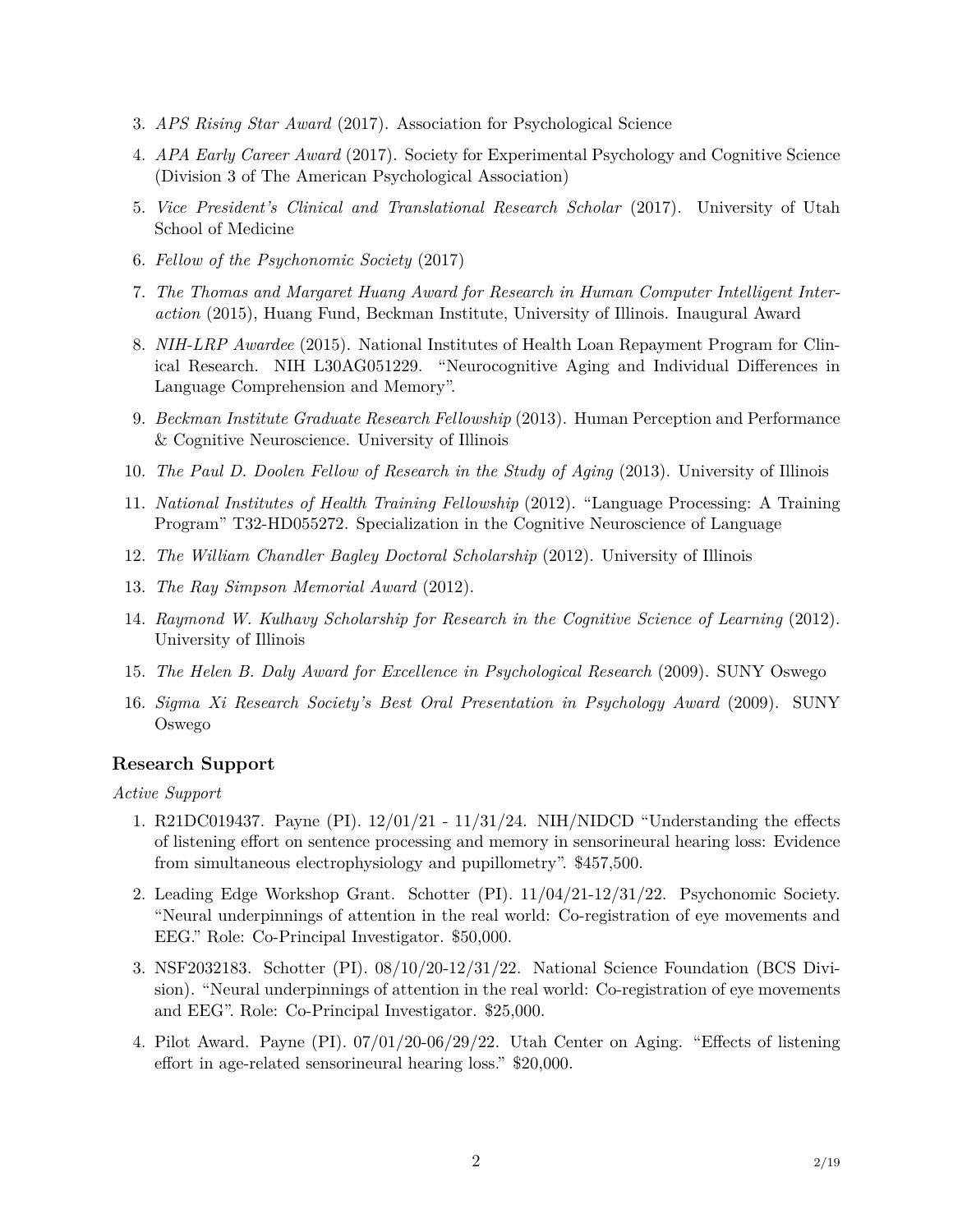## *Funding for Students*

- 1. National Science Foundation Graduate Research Fellowship: Sara LoTemplio (2019)
- 2. National Science Foundation Graduate Research Fellowship: Allyson Copeland (2021)

# *Completed (since 2017)*

- 1. Research Award. Payne (PI). 12/01/2018 12/01/2020. "Neural Activity and Emotion Processing." Google, LLC. Role: Principal Investigator. \$208,895. (Extramural).
- 2. Research Seed Grant. Payne (PI). 07/01/2018-06/01/2020. "A Causal Test of Neural Predictive Coding in Language Comprehension: Insights from Simultaneous Electrophysiology and Navigated Transcranial Magnetic Stimulation". VPR Research Foundation/University of Utah. \$20,000. (Intramural).
- 3. Research Instrumentation Award. Euler (PI). 04/13/2018-05/01/2019. A High-Density EEG Facility for Interdisciplinary Research." VPR Research Foundation/ University of Utah. Role: Co-Investigator \$102,720. (Intramural).
- 4. Research and Development Grant. Payne (PI). 12/31/2017-12/31/2019. "The Effects of Text Captioning on the Neurocognitive Workload of Speech Understanding". CaptionCall, LLC. \$166,961. (Extramural).

# **Publications**

Total N: *56* Citations: *1918*, h-index: *23*, i10-index: *35* [Google Scholar](https://scholar.google.com/citations?user=MBRJGr0AAAAJ&hl=en&oi=ao) Reprints available: <http://lama-lab.com> \*Student author

# *Peer Reviewed Publications*

- 1. Crandell, H.A.\*, Silcox, J.W.\*, Ferguson, S.H., Lohani, M., & **Payne, B.R.** (2022). The effects of captioning errors, background noise, and hearing loss on memory for text-captioned speech in younger and older adults. *Journal of Speech, Language, and Hearing Research*. [https://doi.org/10.1044/2022\\_JSLHR-21-00416](https://doi.org/10.1044/2022_JSLHR-21-00416)
- 2. **Payne, B.R.,** Silcox, J.W.\*, Crandell, H.A.\*, Lash, A., Ferguson, S.H., & Lohani, M. (2022). Text captioning buffers against the effects of background noise and hearing loss on memory for speech. *Ear and Hearing, 43*, 115-127. <https://doi.org/10.1097/aud.0000000000001079>
- 3. Silcox, J.W.\*, & **Payne, B.R.** (2021). The costs (and benefits) of effortful listening on context processing: A simultaneous electrophysiological, pupillometry, and behavioral study. *Cortex, 142*, 296-316. <https://doi.org/10.1016/j.cortex.2021.06.007> [1](#page-2-0)
- 4. Fennell, A.M.\*, Bugos, J.A., **Payne, B.R.,** & Schotter, E.R. (2021). Music is similar to language in terms of working memory interference. *Psychonomic Bulletin and Review, 28*, 512-525. <https://doi.org/10.3758/s13423-020-01833-5>
- 5. LoTemplio, S.,\* Silcox, J.W.,\* Federmeier, K.D., & **Payne, B.R.** (2021). Inter- and intraindividual coupling between pupillary, electrophysiological, and behavioral responses in a visual oddball task. *Psychophysiology, 58,* e13758. <https://doi.org/10.1111/psyp.13758>

<span id="page-2-0"></span><sup>1</sup>*Special Issue: Mapping Sound to Meaning under Challenging Conditions.*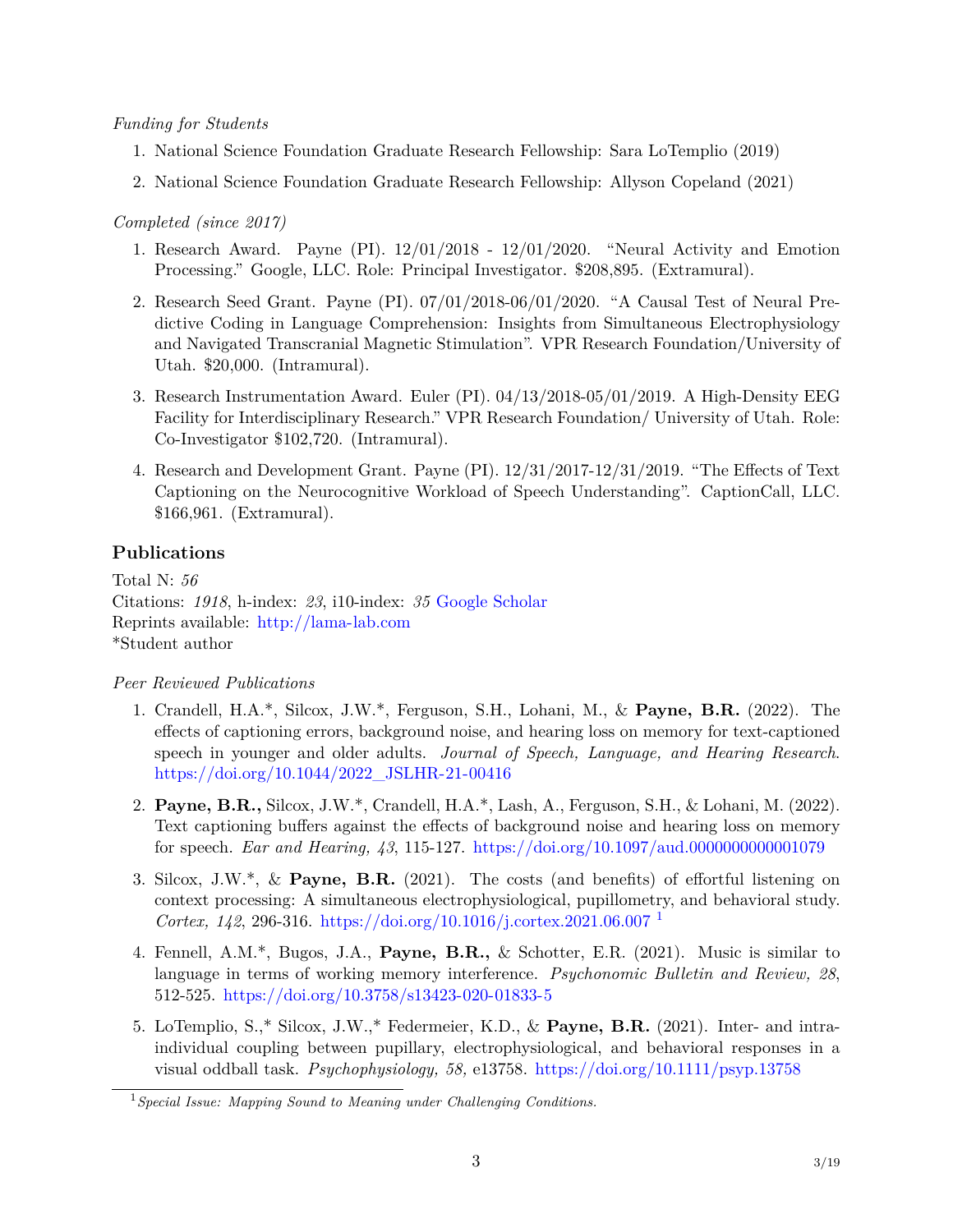- 6. Dewitte, L, Lewis, N.A., **Payne, B.R.**, Turiano, N.A., & Hill, P.L., (2021). Cross-lagged relationships between sense of purpose in life, memory performance, and subjective memory beliefs in adulthood over a 9-year interval. *Aging and Mental Health, 25*, 2018-2027. [https:](https://doi.org/10.1080/13607863.2020.1822284) [//doi.org/10.1080/13607863.2020.1822284](https://doi.org/10.1080/13607863.2020.1822284)
- 7. **Payne, B.R.**, Federmeier, K.D. & Stine-Morrow, E.A.L. (2020). Literacy skill and intraindividual variability in eye fixation durations during reading: Evidence from a diverse community-based adult sample. *Quarterly Journal of Experimental Psychology, 73*, 1841- 1861. <https://doi.org/10.1177/1747021820935457>
- 8. LoTemplio, S.,\* Scott., E.,\* Hopman, R.J.,\* McDonnel, A.,\* McKinney, T.,\* **Payne, B.R.**, & Strayer, D. (2020). Nature as a potential moderator of the error-related negativity: A registered report. *International Journal of Psychophysiology, 156*, 49-59. [https://doi.org/10.](https://doi.org/10.1016/j.ijpsycho.2020.06.014) [1016/j.ijpsycho.2020.06.014](https://doi.org/10.1016/j.ijpsycho.2020.06.014)
- 9. Hill, P.L., Aschwanden, D., **Payne, B.R.**, & Allemand, M. (2020). Daily cognitive complaints and engagement in older adulthood: Personality traits are more predictive than cognitive performance. *Psychology and Aging, 35*, 317-328. <https://doi.org/10.1037/pag0000452>
- 10. Ng, S., **Payne, B. R.**, Liu, X., Anderson, C. J., Federmeier, K. D., & Stine-Morrow, E. A. L. (2020). Execution of lexical and conceptual processes in sentence comprehension among adult readers as a function of literacy skill. *Scientific Studies of Reading*, 20, 338-355. [https:](https://doi.org/10.1080/10888438.2019.1671849) [//doi.org/10.1080/10888438.2019.1671849](https://doi.org/10.1080/10888438.2019.1671849)
- 11. Jackson, J.J. Hill, P.L., **Payne, B.R.**, Parisi, J., & Stine-Morrow, E.A.L. (2020) Linking openness to cognitive ability in older adulthood: The role of diversity in daily behavior. *Aging and Mental Health, 24*, 1079-1087. <https://doi.org/10.1080/13607863.2019.1655705>
- 12. Lohani, M., McElvaine, K., **Payne, B.R.,** Mitcheom, K., & Britton, W. (2020). A longitudinal training study to delineate the specific causal effects of open monitoring versus focused attention techniques on emotional health. *Complementary Therapies in Medicine, 53*, e102525. <https://doi.org/10.1016/j.ctim.2020.102525>
- 13. **Payne, B.R.**, Stites, M.C., & Federmeier, K.D. (2019). Event-related brain potentials reveal how multiple aspects of semantic processing unfold across parafoveal and foveal vision during sentence reading. *Psychophysiology, 56*, 1-15. <https://doi.org/10.1111/psyp.13432>
- 14. **Payne, B.R.** & Federmeier, K.D. (2019). Individual differences in reading speed are linked to variability in the processing of lexical and contextual information: Evidence from singletrial event-related brain potentials. *65, Word*, 252-272. [https://doi.org/10.1080/00437956.](https://doi.org/10.1080/00437956.2019.1678826) [2019.1678826](https://doi.org/10.1080/00437956.2019.1678826) [2](#page-3-0)
- 15. Schotter, E.R., & **Payne, B.R.** (2019). Eye movements and comprehension are important to reading. *Trends in Cognitive Sciences, 23*, 811-812. [https://doi.org/10.1016/j.tics.2019.](https://doi.org/10.1016/j.tics.2019.06.005) [06.005](https://doi.org/10.1016/j.tics.2019.06.005) [3](#page-3-1)
- 16. Lohani, M., **Payne, B.R.**, & Strayer, D.L. (2019). A review of psychophysiological measures to sense and assess cognition and performance in driving research. *Frontiers in Human Neuroscience, 13*, 1-27. <https://doi.org/10.3389%2Ffnhum.2019.00057> [4](#page-3-2)

<span id="page-3-0"></span><sup>2</sup>*Special Issue: Language and the Brain*

<span id="page-3-1"></span><sup>3</sup> *Impact Factor: 16.173*

<span id="page-3-2"></span><sup>4</sup>*Cognitive Neuroscience Editors Pick: 2021.*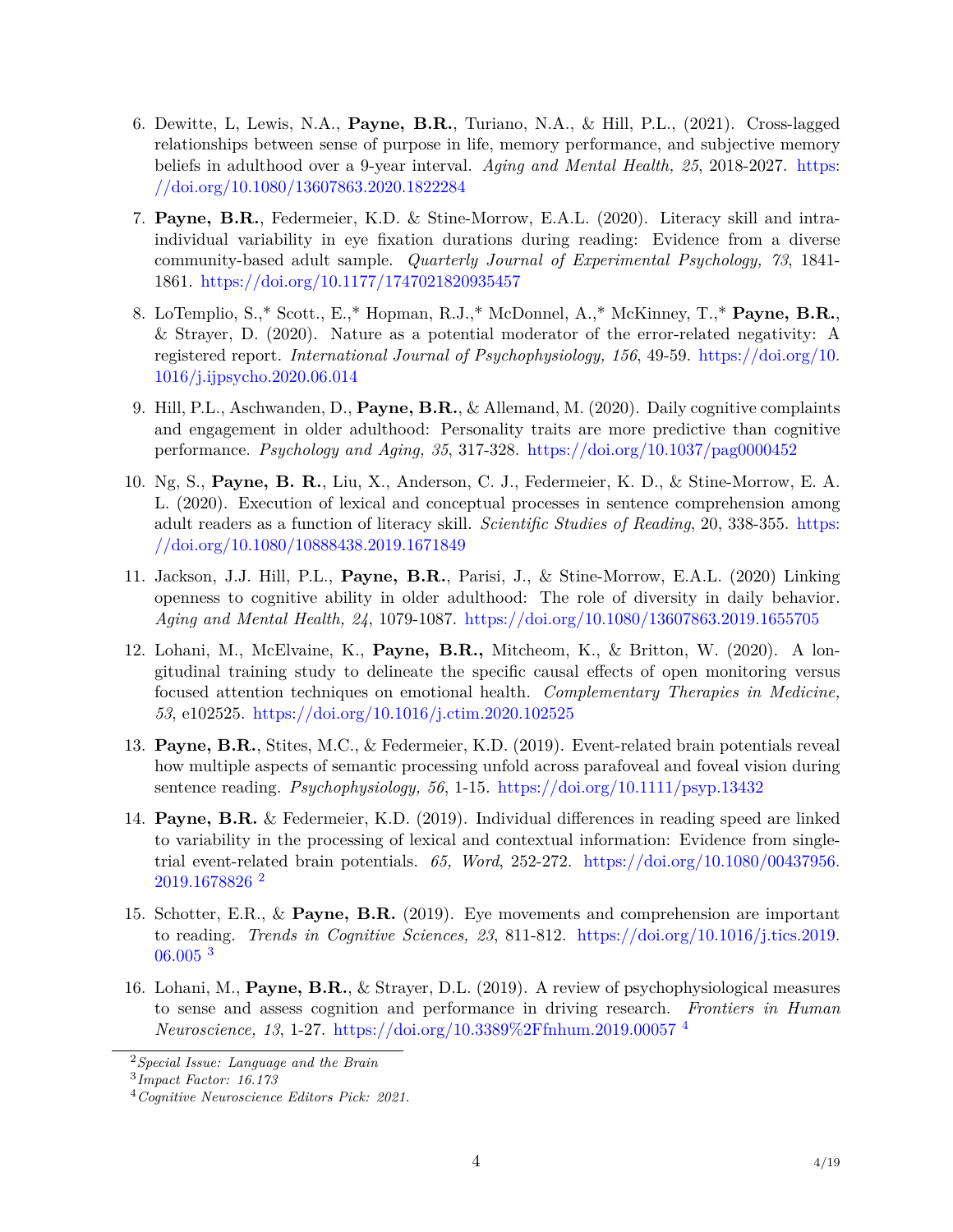- 17. Chandler, M.C.,\* McGowan, A.L.,\* Wray, A.H., **Payne, B.R.**, & Pontifex, M.B. (2019) Aerobic fitness relates to differential attentional but not language-related cognitive processes. *Brain and Language, 198*, 104681. <https://doi.org/10.1016/j.bandl.2019.104681>
- 18. **Payne, B.R.** & Federmeier, K.D. (2018). Contextual constraints on lexico-semantic processing in aging: Evidence from single-word event-related brain potentials. *Brain Research, 1687,* 117-128. <https://doi.org/10.1016/j.brainres.2018.02.021>
- 19. Ng, S., **Payne, B.R.**, Federmeier, K.D., & Stine-Morrow, E.A.L. (2018). How struggling adult readers use contextual information when comprehending speech: Evidence from eventrelated potentials. *International Journal of Psychophysiology, 125*, 1-9. [https://doi.org/10.](https://doi.org/10.1016/j.ijpsycho.2018.01.013) [1016/j.ijpsycho.2018.01.013](https://doi.org/10.1016/j.ijpsycho.2018.01.013)
- 20. Gross, A.L., **Payne, B.R.**, Cassanova, R., Davoudzadeh, P, Dzierzewski, J, Farias, S.Giovannetti, T., Ip, E., Marsiske, M., Rebok, G., Schaie, W., Thomas, K., & Willis, S., & Jones, R.N. (2018). The ACTIVE conceptual framework as a structural equation model. *Experimental Aging Research, 44,* 1-17. <https://doi.org/10.1080/0361073x.2017.1398802>
- 21. Lohani, M., **Payne, B.R.**, & Issacowitz, D. (2018). Emotional coherence in early and later adulthood during sadness reactivity and regulation. *Emotion, 18*, 789-804. [https://doi.org/](https://doi.org/10.1037/emo0000345) [10.1037/emo0000345](https://doi.org/10.1037/emo0000345)
- 22. Farias, S., Giovannetti, T., **Payne, B.R.,** Marsiske, M., Rebok, G., Schaie, W., Thomas, K., Willis, S., Dzierzewski, J.M., Unverzagt, F., & Gross, A.L. (2018). Self-perceived difficulties in everyday function precede cognitive decline among older adults in the ACTIVE study. *Journal of the International Neuropsychological Society, 24*, 104–112. [https://doi.org/10.](https://doi.org/10.1017/s1355617717000546) [1017/s1355617717000546](https://doi.org/10.1017/s1355617717000546)
- 23. Ng, S., **Payne, B.R.**, Steen. A.A., Federmeier, K.D., & Stine-Morrow, E.A.L. (2017). Use of contextual information by struggling adult readers: Evidence from reading time and eventrelated brain potentials. *Scientific Studies of Reading, 21*, 359-375. [https://doi.org/10.1016/](https://doi.org/10.1016/j.ijpsycho.2018.01.013) [j.ijpsycho.2018.01.013](https://doi.org/10.1016/j.ijpsycho.2018.01.013)
- 24. **Payne, B.R.** & Federmeier, K.D. (2017). Pace yourself: Intraindividual variability in context use during reading revealed by self-paced event-related brain potentials. *Journal of Cognitive Neuroscience, 29*, 837-854. [https://doi.org/10.1162/jocn\\_a\\_01090](https://doi.org/10.1162/jocn_a_01090)
- 25. **Payne, B.R.** & Federmeier, K.D. (2017). Event-related brain potentials reveal age-related changes in parafoveal-foveal integration during sentence processing. *Neuropsychologia, 106*, 358-370. <https://doi.org/10.1016/j.neuropsychologia.2017.10.002>
- 26. Stites, M.C., **Payne, B.R.**, & Federmeier, K.D. (2017). Getting ahead of yourself: Parafoveal word expectancy modulates the N400 during sentence reading. *Cognitive, Affective, and Behavioral Neuroscience, 17*, 475-490. <https://doi.org/10.3758%2Fs13415-016-0492-6>
- 27. **Payne, B.R.** & Stine-Morrow, E.A.L. (2017). The effects of home-based cognitive training on verbal working memory and language comprehension in older adulthood. *Frontiers in Aging Neuroscience, 9*, 1-20. <https://doi.org/10.3389%2Ffnagi.2017.00256>
- 28. Hill, P.L. & **Payne, B.R.** (2017). Don't forget the person when promoting healthy cognitive aging: A comment on Smith (2016). *American Psychologist, 72*, 390-392. [https://doi.org/](https://doi.org/10.1037/amp0000105)  $10.1037/amp0000105$ <sup>[5](#page-4-0)</sup>

<span id="page-4-0"></span><sup>5</sup> *Impact Factor: 10.885*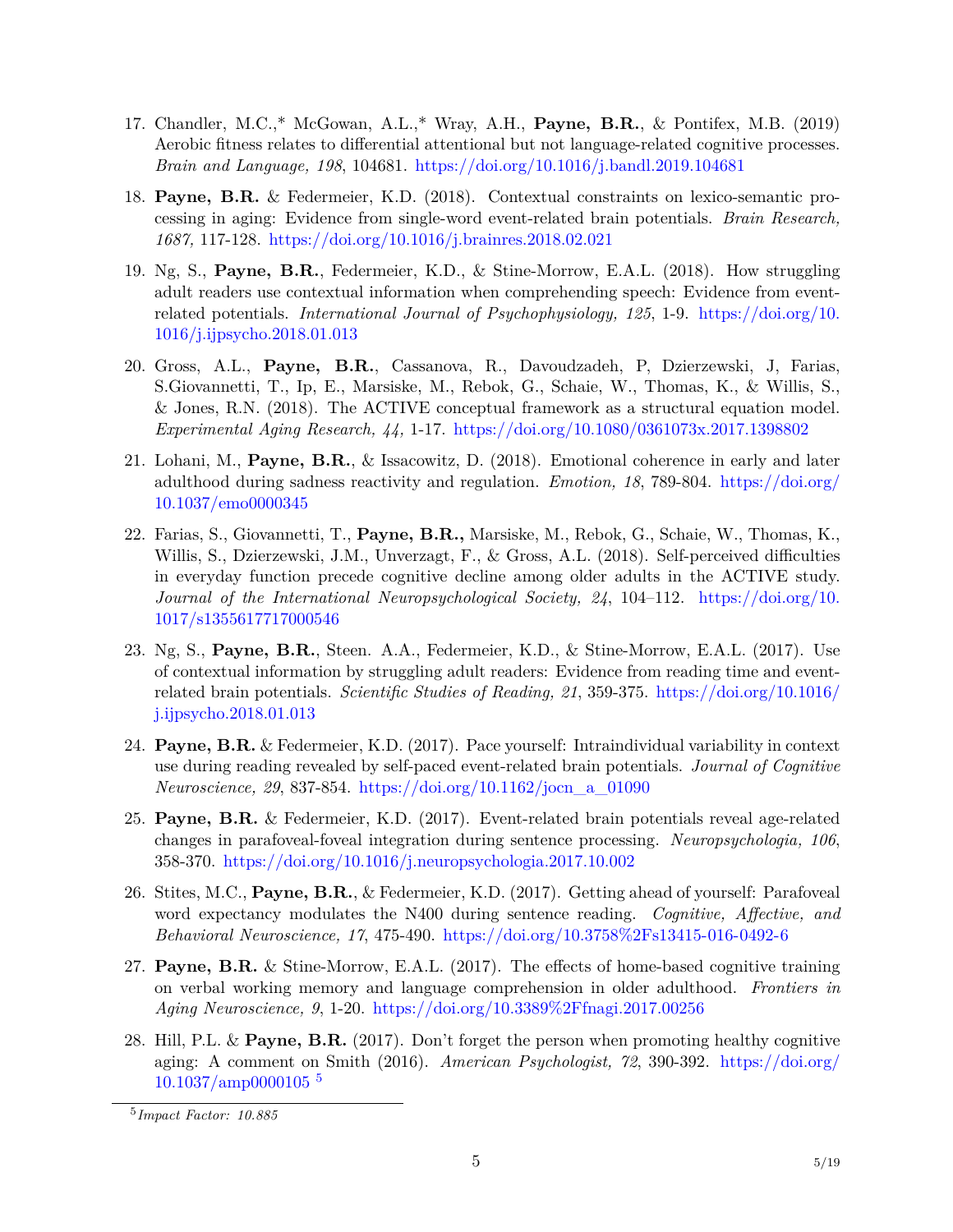- 29. Steen-Baker, A., Ng, S., **Payne, B.R.**, Federmeier, K.D., & Stine-Morrow, E.A.L. (2017). The effects of context on processing words during sentence reading among adults varying in age and literacy skill. *Psychology and Aging, 32,* 460-472. [https://doi.org/10.1037/](https://doi.org/10.1037/pag0000184) [pag0000184](https://doi.org/10.1037/pag0000184)
- 30. Lewis, N.A., Turiano, N.A., **Payne, B.R.**, & Hill, P.L. (2017). Purpose and cognitive functioning in adulthood: Findings from the MIDUS study. *Aging, Neuropsychology, and Cognition, 24*, 662-671. <http://dx.doi.org/10.1080/13825585.2016.1251549>
- 31. **Payne, B.R.**, Gross, A. L., Hill, P.L., Parisi, J., Rebok, G., & Stine-Morrow, E.A.L. (2017). Decomposing the relationship between cognitive ability and self-referent memory beliefs in older adulthood: What's memory got to do with it? *Aging, Neuropsychology, and Cognition, 24*, 345-362. <https://doi.org/10.1080/13825585.2016.1218425>
- 32. **Payne, B.R.**, Stites, M.C., & Federmeier, K.D. (2016). Out of the corner of my eye: Foveal semantic load modulates parafoveal processing in reading. *Journal of Experimental Psychology: Human Perception and Performance, 26*, 1839-1857. [https://doi.org/10.1037%](https://doi.org/10.1037%2Fxhp0000253) [2Fxhp0000253](https://doi.org/10.1037%2Fxhp0000253) [6](#page-5-0)
- 33. **Payne, B.R.** & Stine-Morrow, E.A.L. (2016). Risk for mild cognitive impairment is associated with semantic integration deficits in sentence processing and memory. *The Journal of Gerontology: Psychological Sciences, 71*, 243-253. <https://doi.org/10.1093/geronb/gbu103> [7](#page-5-1)
- 34. Stine-Morrow, E.A.L. & **Payne, B.R.** (2016). Age differences in language segmentation. *Experimental Aging Research, 42,* 107-125. <https://doi.org/10.1080/0361073x.2016.1108751> [8](#page-5-2)
- 35. Liu, X., Chin, J., **Payne, B.R.**, Fu, W-T., Morrow, D., & Stine-Morrow, E.A.L. (2016). Adult age differences in information foraging in an interactive reading environment. *Psychology and Aging, 31*, 211-223. <https://doi.org/10.1037/pag0000079>
- 36. **Payne, B.R.**, Lee, C-L., & Federmeier, K.D. (2015). Revisiting the incremental effects of context on word processing: Evidence from single-word event-related brain potentials. *Psychophysiology, 52,* 1456-1469. <https://doi.org/10.1111/psyp.12515>
- 37. Chin, J., **Payne, B.R.**, Gao, X., Stine-Morrow, E.A.L., Morrow, D.G., Conner-Garcia, T., Graumlich, J.F., & Murray, M.D. (2015). Knowledge influences comprehension and memory for health information among older adults: Distinguishing domain-general and domainspecific knowledge effects. *Memory, 23,* 577-589. [https://doi.org/10.1080/09658211.2014.](https://doi.org/10.1080/09658211.2014.912331) [912331](https://doi.org/10.1080/09658211.2014.912331)
- 38. Chin, J., **Payne, B.R.**, Fu, W.T., Morrow, D.G., & Stine-Morrow, E.A.L. (2015). Information foraging across the lifespan: Search and switch in unknown patches. *Topics in Cognitive Science, 3,* 428-450. <https://doi.org/10.1111/tops.12147>
- 39. **Payne, B.R.** & Stine-Morrow, E.A.L. (2014). Age differences in wrap-up during sentence understanding: Evidence from ex-Gaussian distributional analyses of reading time. *Psychology and Aging, 29,* 213-228. <https://doi.org/10.1037/a0036282>

<span id="page-5-1"></span><span id="page-5-0"></span><sup>6</sup>*2017 Early Career Award Paper: Society for Experimental Psychology and Cognitive Science (APA Division 3)* <sup>7</sup>*Editors Choice*

<span id="page-5-2"></span><sup>8</sup>*Special issue on "Age, Hearing, and Speech Comprehension". A Festschrift in honor of Dr. Arthur Wingfield.*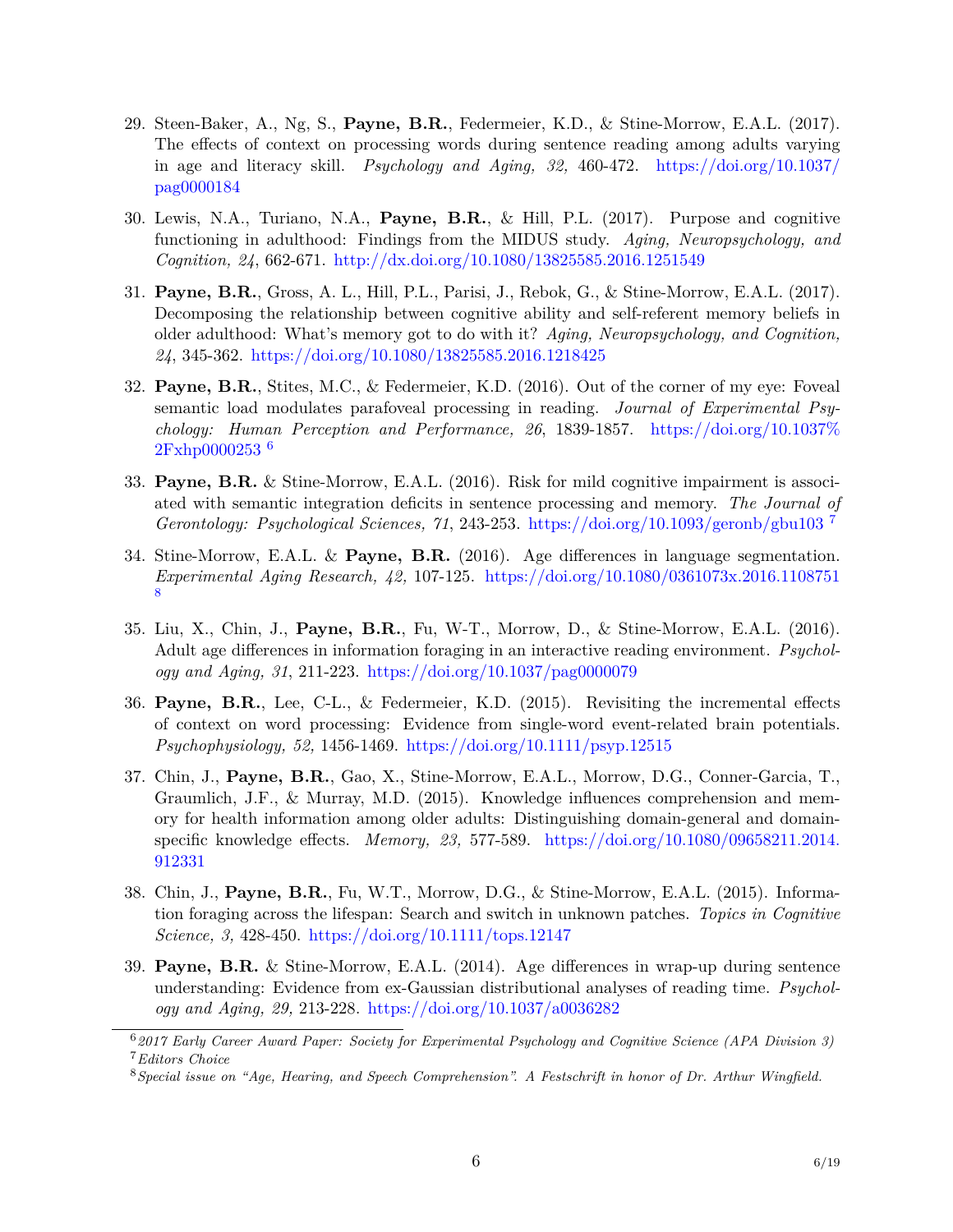- 40. **Payne, B.R.**, Grison, S., Gao, X., Christianson, K., Morrow, D.G., & Stine-Morrow, E.A.L. (2014). Aging and individual differences in binding during sentence understanding: Evidence from temporary and global syntactic attachment ambiguities. *Cognition, 130,* 157-173. [https:](https://doi.org/10.1016/j.cognition.2013.10.005) [//doi.org/10.1016/j.cognition.2013.10.005](https://doi.org/10.1016/j.cognition.2013.10.005)
- 41. **Payne, B.R.**, Gross, A.L, Parisi, J.M., Sisco, S., Stine-Morrow, E.A.L., Marsiske, M., & Rebok, G.W. (2014). Modeling longitudinal changes in older adults' memory for spoken discourse: Findings from the ACTIVE cohort. *Memory, 22,* 990-1001. [https://doi.org/10.](https://doi.org/10.1080/09658211.2013.861916) [1080/09658211.2013.861916](https://doi.org/10.1080/09658211.2013.861916)
- 42. Stine-Morrow, E.A.L., **Payne, B.R.**, Roberts, B.W., Kramer, A.F., Morrow, D.G., Payne, L., Hill, P.L., Jackson, J.J., Gao, X., Noh, S.R., Janke, M., & Parisi, J.M. (2014). Training versus engagement as paths to cognitive optimization with aging. *Psychology and Aging, 29,* 891-906. <https://doi.org/10.1037/a0038244>
- 43. Hill, P.L., **Payne, B.R.**, Jackson, J.J., Stine-Morrow, E.A.L. & Roberts, B.W. (2014). Perceived social support predicts increased conscientiousness during older adulthood. *The Journal of Gerontology: Psychological Sciences, 69,* 543-547. [https://doi.org/10.1093/geronb/](https://doi.org/10.1093/geronb/gbt024) [gbt024](https://doi.org/10.1093/geronb/gbt024)
- 44. Jackson, J.J., Hill, P.L., **Payne, B.R.**, Roberts, B.W., & Stine-Morrow, E.A.L. (2012). Can an old dog learn (and want to experience) new tricks? Cognitive training changes openness in older adults. *Psychology and Aging, 27,* 286-292. <https://doi.org/10.1037%2Fa0025918>
- 45. **Payne, B.R.**, Gao, X., Noh, S.R., Anderson, C.J., & Stine-Morrow, E.A.L. (2012). The effects of print exposure on sentence processing and memory among older adults: Evidence for efficiency and reserve. *Aging, Neuropsychology, and Cognition, 19,* 122-149. [https://doi.](https://doi.org/10.1080%2F13825585.2011.628376) [org/10.1080%2F13825585.2011.628376](https://doi.org/10.1080%2F13825585.2011.628376) [9](#page-6-0)
- 46. **Payne, B.R.**, Jackson, J.J, Hill, P.L., Gao, X., Roberts, B.W., & Stine-Morrow, E.A.L. (2012). Memory self-efficacy predicts responsiveness to inductive reasoning training in older adults. *The Journal of Gerontology: Psychological Sciences, 67,* 27-35. [https://doi.org/10.](https://doi.org/10.1093%2Fgeronb%2Fgbr073) [1093%2Fgeronb%2Fgbr073](https://doi.org/10.1093%2Fgeronb%2Fgbr073)
- 47. **Payne, B.R.** & Stine-Morrow, E.A.L (2012). Aging, parafoveal preview, and semantic integration in sentence processing: Testing the cognitive workload of wrap-up. *Psychology and Aging, 27,* 638-649. <https://doi.org/10.1037%2Fa0026540>
- 48. **Payne, B.R.**, Jackson, J.J., Noh, S.R., & Stine-Morrow, E.A.L. (2011). In the zone: Flow state and cognition in older adults. *Psychology and Aging, 26,* 738-743. [https://doi.org/10.](https://doi.org/10.1037%2Fa0022359) [1037%2Fa0022359](https://doi.org/10.1037%2Fa0022359)

*Book Chapters*

1. **Payne, B.R.**, Ng, S., Shantz, K., & Federmeier, K.D. (2020). Event-related brain potentials and multilingual language processing: The N's and P's. In K.D. Federmeier and H. Huang (Eds.) *Psychology of Learning and Motivation - Advances in Research and Theory: Adult and Second Language Learning*; Vol. 72. (pp. 75-118). Academic Press Inc. [https://doi.org/](https://doi.org/10.1016/bs.plm.2020.03.003) [10.1016/bs.plm.2020.03.003](https://doi.org/10.1016/bs.plm.2020.03.003)

<span id="page-6-0"></span><sup>9</sup>*Special issue on "Compensatory Mechanisms for Age-Related Cognitive Decline".*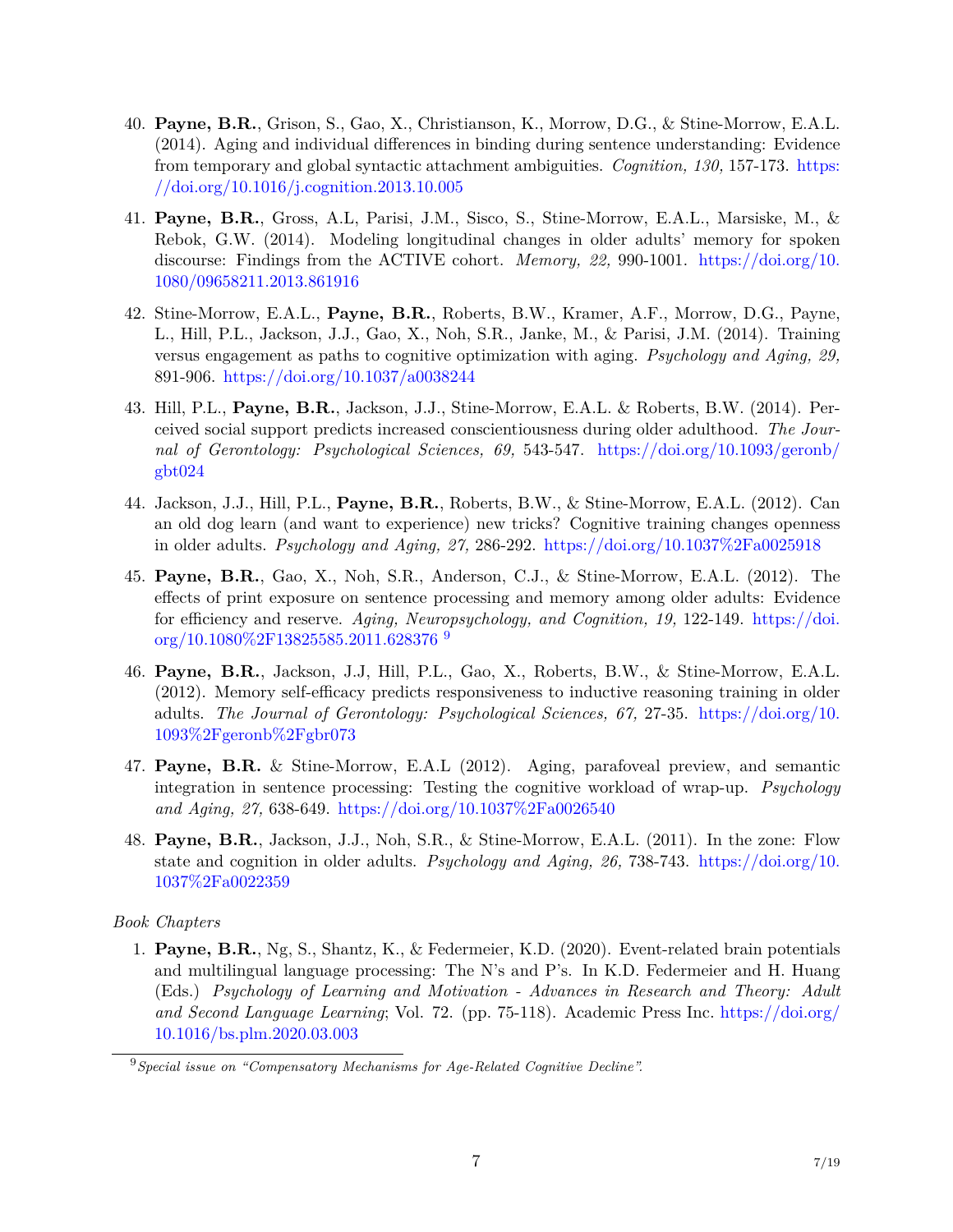- 2. **Payne, B.R.** & Lohani, M. (2020). Personality and cognitive health in aging. In P.L. Hill and M. Allemand (Eds.) *Personality and Healthy Aging: New Directions and Techniques*. Springer. [https://doi.org/10.1007/978-3-030-32053-9\\_11](https://doi.org/10.1007/978-3-030-32053-9_11)
- 3. **Payne, B.R.** & Silcox, J\*. (2019). Aging, context processing, and comprehension. In K.D. Federmeier (Ed.) *Psychology of Learning and Motivation - Advances in Research and Theory*; Vol. 71. (pp. 215-264). Academic Press Inc. <https://doi.org/10.1016/bs.plm.2019.07.001>
- 4. **Payne, B.R.** & Hill, P.L. (2016). Experimental research methods in lifespan human development. In M.H. Bornstein (Ed.) *The SAGE Encyclopedia of Lifespan Human Development.*, SAGE Press. <https://dx.doi.org/10.4135/9781506307633>
- 5. Stine-Morrow, E. A. L. & **Payne, B.R.** (2015). Education and learning: Lifespan perspectives. In J. D. Wright (Ed.) *International Encyclopedia of the Social and Behavioral Sciences (Second edition)*, Oxford: Elsevier. <https://doi.org/10.1016/B978-0-08-097086-8.92003-8>

#### *Peer Reviewed Conference Proceedings and White Papers*

- 1. Levac, D.E., Taylor, M. **Payne, B.R.**, Ward, N. (2019). The influence of virtual environment complexity on motor learning in typically developing children and children with cerebral palsy. *IEEE Proceedings of the 13th International Conference on Virtual Rehabilitation*, WG Wright, S Subramanian, G Fluet, M Agmon, RM Proffitt, M Roberts (Eds.) 1-7. [https:](https://doi.org/10.1109/ICVR46560.2019.8994487) [//doi.org/10.1109/ICVR46560.2019.8994487](https://doi.org/10.1109/ICVR46560.2019.8994487)
- 2. **Payne, B.R.** (2018). Text captioning and speech understanding: A literature review. In *Federal Communications Commission Filing: Telecommunications Relay Services and Speechto-Speech Services for Individuals with Hearing and Speech Disabilities*. Appendix B. 1-9.
- 3. Chin, J., **Payne, B.R.,** Battles, A., Fu, W.T., Morrow, D.G., & Stine-Morrow, E.A.L. (2012). Information foraging in unknown patches across the lifespan. in *Proceedings of the 34th Annual Meeting of the Cognitive Science Society,* N Miyake, D. Peebles, R.P. Cooper (Eds). Sapporo: Cognitive Science Society, 1404–1409. <https://escholarship.org/uc/item/5x50t2jf>

#### **Invited Talks and Symposia**

- 1. Symposium Co-Chair. "Active vision in the real world: Co-registration of eye movements and EEG". *Annual Meeting of the Psychonomic Society.* Boston, MA (2022; forthcoming).
- 2. Discussant/Moderator. "Covert vs. overt attention & the time course of processing during reading." *NSF/Psychonomics Leading Edge Workshop.* Tampa, Florida. 2022.
- 3. Discussant/Moderator. "The impact of person-to-person differences on eye movements and neural responses." *NSF/Psychonomics Leading Edge Workshop.* Tampa, Florida. 2022.
- 4. Cognitive Psychology Brownbag, Department of Psychology, *University of California, Santa Cruz*. Santa Cruz, Ca. 2022. Virtual talk.
- 5. Cognitive Neuroscience Brownbag, Department of Psychology, *University of South Florida*. Tampa, Florida. 2021. Virtual talk.
- 6. "The science of reading: From brain to behavior and back again". *Summer Neurolinguistics School.* Higher School of Economics. Moscow, Russia. 2021. Virtual talk.
- 7. Discussant. "Individual differences in syntactic processing." Authors: Ariel James & Duane Watson. *Cycle Linguist Webcast*. Link: <https://t.co/tYlG2yvr4K?amp=1>. 2020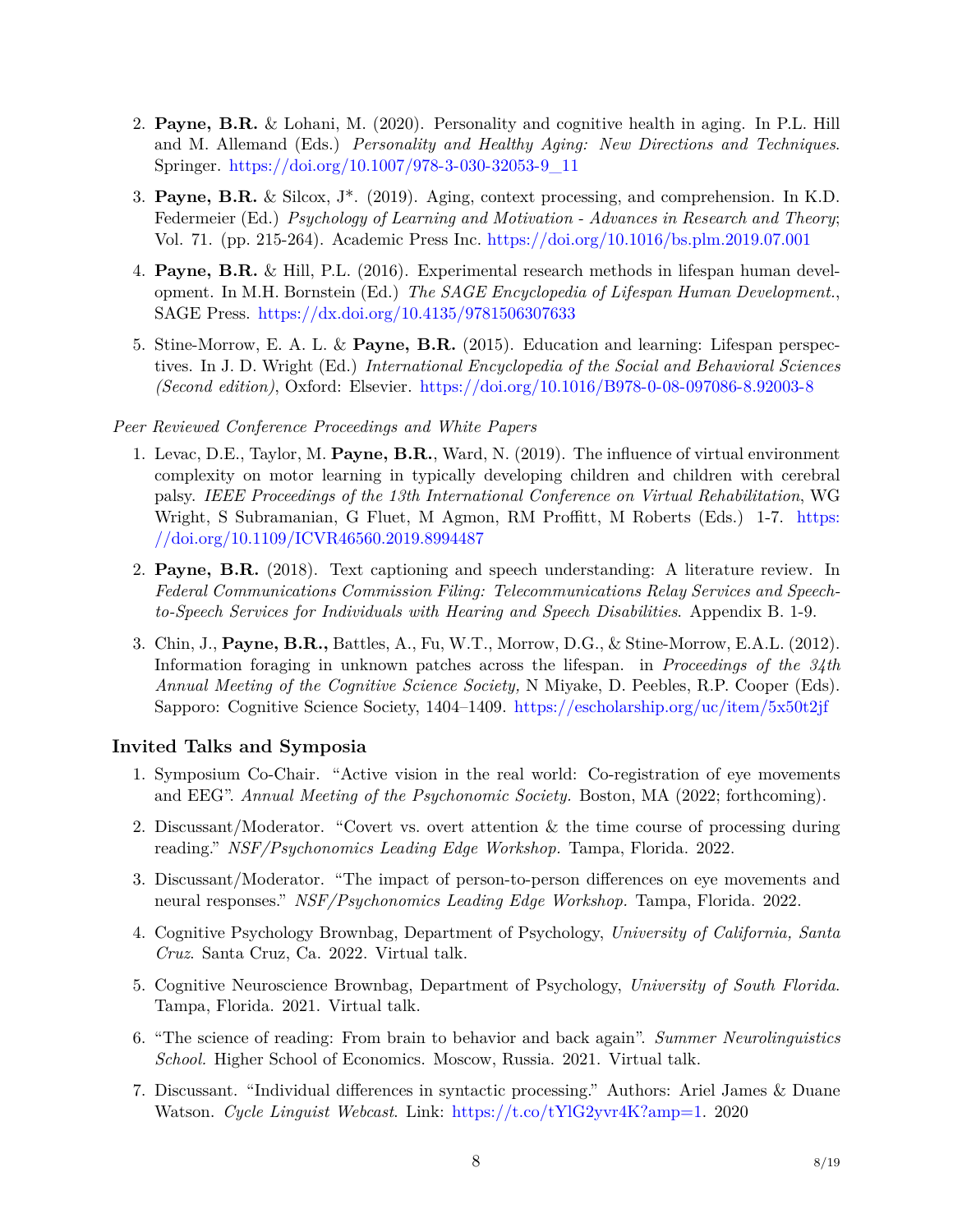- 8. Symposium Co-Chair (with Dr. Liz Schotter). "Word processing across space and time during reading: Insights from eye tracking, electrophysiology, and computational modeling." *20th European Conference on Eye Movements*, Alicante, Spain. 2019.
- 9. *Non-invasive Neurostimulation Facility Open House*. University Neuropsychiatric Institute, University of Utah, Salt Lake City, Utah. 2018.
- 10. "Faces of the Future Symposium". *Annual Meeting of the Society for Psychophysiological Research*, Quebec City, Quebec, Canada, 2018.
- 11. GoogleX Tech Talk. *Google*. Mountain View, CA. 2018.
- 12. Symposium: "Developments in eye movement research on reading across the lifespan". *Annual Meeting of the Experimental Psychology Society*. Leicester, UK. 2018.
- 13. URPP Dynamics of Healthy Aging Workshop. *University of Zurich.* Zurich, Switzerland. 2018.
- 14. Symposium on "Personality and healthy aging". *European Conference on Personality*. Zadar, Croatia. 2018.
- 15. Cognitive and Brain Sciences, Department of Psychology. *Louisiana State University.* Baton Rouge, LA. 2016.
- 16. Department of Psychology and Cognitive Science Program. *University of North Carolina at Charlotte.* Charlotte, NC. 2016.
- 17. Cognition and Neural Sciences, Department of Psychology. *University of Utah.* Salt Lake City, UT. 2016.
- 18. Department of Psychology. *Old Dominion University.* Norfolk, Va. 2016.
- 19. Department of Psychological and Brain Sciences. *Washington University in St. Louis.* St Louis, MO. 2016.
- 20. Department of Psychology. *University of Birmingham.* Birmingham, UK. 2016.
- 21. Educational Neuroscience, Department of Educational Psychology. *University of Alabama.* Tuscaloosa, AL. 2016.
- 22. The Department of Psychology, *University of Illinois.* Urbana, IL. 2015.
- 23. Beckman Institute External Review of Biological Intelligence and Human-Computer Intelligent Interaction. *University of Illinois*. Urbana, IL. 2015.
- 24. Cognitive Neuroscience, Department of Psychology. *University of Illinois*. Urbana, IL. 2015.
- 25. Illinois Learning Sciences Design Laboratory Data Blitz. *University of Illinois*. Urbana, IL. <https://www.youtube.com/watch?v=mLM3VChCsos>. 2015.
- 26. Department of Psychology and Cognitive Science Program. *University of Richmond*. Richmond, VA. 2014.
- 27. Symposium: "WingfieldFest: A Festschrift in honor of Arthur Wingfield." Volen Center for Complex Systems. *Brandeis University*. Waltham, MA. 2014.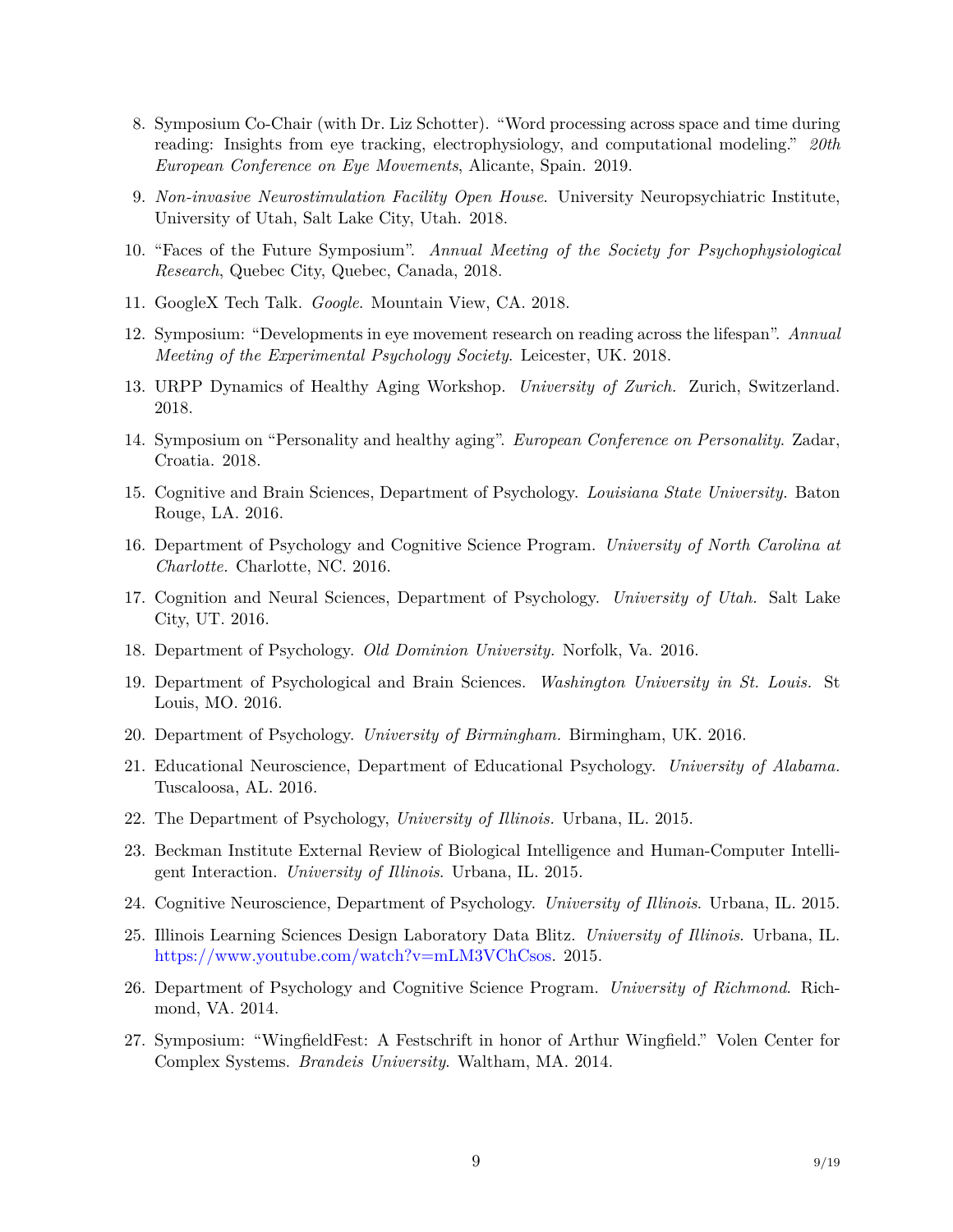- 28. Sixth Annual Data Blitz Presentation. *Annual meeting of the American Psychological Association.* Orlando, FL. 2012. [10](#page-9-0)
- 29. Symposium on: "Theoretical and empirical advances in memory self-efficacy research." *Annual meeting of the American Psychological Association.* Orlando, FL. 2012.

### **Presentations and Abstracts**

\*Student researcher

- 1. Lopes, C. & **Payne, B.R.** (2022). Individual differences in verbal working memory and parafoveal word processing during natural reading. *Annual Meeting of the Society for Psychophysiological Research*. Vancouver, BC, Canada. Forcoming.
- 2. Silcox, J.W. \*, McDonnell, A., Strayer, D.L., & **Payne, B.R.** (2022). Driving under the influence of misperception: The effects of speech perception and false hearing on driving performance. *Annual Meeting of the Psychonomic Society.* Boston, MA. Forthcoming.
- 3. Silcox, J.\* & **Payne, B.R.** (2022). The neurocognitive consequences of listening effort for language and memory functioning. *15th Annual Utah Center on Aging Retreat*. Salt Lake City, Utah.
- 4. Silcox, J.\*, LoTemplio, S.\* & **Payne, B.R.** (2022). The eye as a window into the working brain: Co-registration of pupillometry, event related brain potentials, and behavior in human cognition. *Psychonomics/ NSF Leading Edge Workshop*. Tampa, FL.
- 5. Konold, C.\*, Copeland, A.\*, **Payne, B.R.**, & Drew, T. (2022). Semantic and syntactic effects in scene processing using eye movements and fixation-related potentials. *Psychonomics/ NSF Leading Edge Workshop*. Tampa, FL.
- 6. Lopes, C.\* & **Payne, B.R.** (2022). Individual differences in verbal working memory and parafoveal word processing during natural reading. *Psychonomics/ NSF Leading Edge Workshop*. Tampa, FL.
- 7. Lai, M.K.\*, **Payne, B.R.**, & Federmeier, K.D. (2022). Graded & ungraded expectations: Prediction dynamics during active comprehension. *Psychonomics/ NSF Leading Edge Workshop*. Tampa, FL.
- 8. Copeland, A.\*, Konold, C.\*, Drew, T., & **Payne, B.R.** (2022). Predictability and plausibility effects in reading using eye movements and fixation-related potentials. *Psychonomics/ NSF Leading Edge Workshop*. Tampa, FL.
- 9. Schmidt, J.\*, Bugos, J., **Payne, B.R.**, & Schotter, E.R. (2022). Music and language semantic anomalies: An ERP study on predictive processing of harmonic music. *Annual Meeting of the Society for Music Perception and Cognition.* Virtual conference.
- 10. LoTemplio,S.\*, McKinney T.\*, McDonnell, A.\*, Scott, E.\*, **Payne, B.R.**, Euler, M., & Strayer, D. (2021). Effects of nature exposure on EEG indices of cognitive control. *Annual Meeting of the Society for Psychophysiological Research.* Virtual conference.
- 11. Silcox, J.\*, LoTemplio, S.\*, Federmeier, K.D., & **Payne, B.R.** (2021). The eye as a window to the brain: Co-registration of pupillometry and event related brain potentials in human

<span id="page-9-0"></span><sup>10</sup>*One of 15 nominated speakers. Representing division 20- Adult Development and Aging.*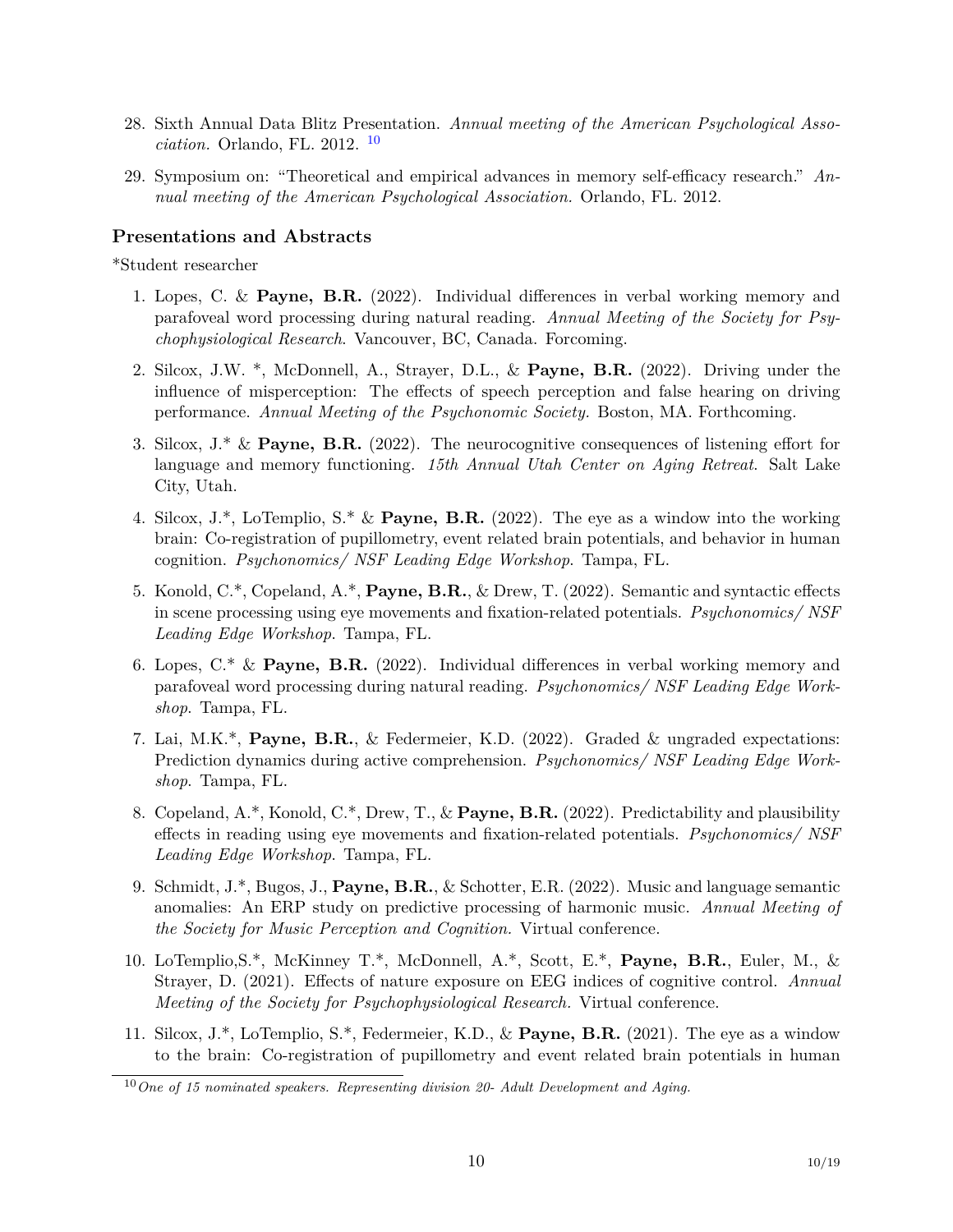cognition. *Annual Meeting of the Society for Psychophysiological Research.* Virtual conference.

- 12. Silcox, J.\*, Mickey, B., & **Payne, B.R.** (2020). Disruption of left inferior frontal cortex eliminates the word predictability benefit in memory: An event-related rTMS study. *Annual Meeting of the Society for the Neurobiology of Language.* Virtual conference.
- 13. Crandell, H.\*, Silcox, J.\* & **Payne, B.R.** (2020). The effects of captioning errors, background noise, and hearing loss on memory for text-captioned speech in younger and older adults. *Annual Meeting of the Psychonomic Society.* Virtual conference.
- 14. LoTemplio, S.\*, Silcox, J.\*, Federmeier, K.D., & **Payne, B.R.** (2020). Distinct pupillary and neural responses to semantic and syntactic violations in sentence processing. *Annual Meeting of the Society for Psychophysiological Research.* Virtual conference.
- 15. Silcox, J.\* & **Payne, B.R.** (2020). The costs and benefits of listening effort in context processing: A study utilizing behavioral, electrophysiological and pupillometry measures. *Annual Meeting of the Society for Psychophysiological Research.* Virtual conference.
- 16. Lopes, C.\*, Silcox, J.\*, & **Payne, B.R.** (2020). What self-paced reading times and ERPs reveal about the role of volitional control in predictive processes during reading. *Annual Meeting of the Society for Psychophysiological Research.* Virtual conference.
- 17. Fennell, A. M.\*, Bugos, J. A., **Payne, B. R.**, & Schotter, E. R., (2020). Musical training's benefit to working memory is specific to the phonological loop. *Virtual Working Memory Symposium*. Virtual conference.
- 18. Silcox, J.\*, Lopes, C.L.\*, Mickey, B., & **Payne, B.R.** (2019). The role of the left inferior frontal cortex in memory for predictable and unpredictable words: An event-related rTMS study. *Snowbird Neuroscience Symposium.* Snowbird, Utah. [11](#page-10-0)
- 19. LoTemplio, S.\*, Silcox, J.\*, Federmeier, K.D., & **Payne, B.R.** (2019). A test of coupling between electrophysiological and pupillary responses in a visual oddball task. *Snowbird Neuroscience Symposium.* Snowbird, Utah.
- 20. LoTemplio, S.,\* Scott., E.,\* Hopman, R.J.,\* McDonnel, A.,\* McKinney, T.,\* **Payne, B.R.**, & Strayer, D. (2019). Nature as a potential moderator of the error-related negativity. *The SHIFT Conference: Nature as Medicine.* Jackson Hole, Wyoming.
- 21. LoTemplio, S.\*, Silcox, J.\*, Federmeier, K.D., & **Payne, B.R.** (2019). Simultaneous EEGpupillometry reveals coupling between electrophysiological and pupillary responses in a visual oddball task. *Annual Meeting of the Society for Psychophysiological Research.* Washington, D.C.
- 22. LoTemplio, S.\*, Federmeier, K.D., & **Payne, B.R.** (2018). Co-registration of pupillary and electrophysiological responses in a visual oddball task. *Annual Meeting of the Psychonomic Society*. New Orleans, LA.
- 23. **Payne, B.R.**, Silcox, J.\*, Lash, A., Ferguson, S.H., & Lohani, M. (2018). Text captioning reduces the effects of perceptual effort on speech memory. *Annual Meeting of the Psychonomic Society*. New Orleans, LA.

<span id="page-10-0"></span><sup>11</sup>*Note: Won first place in best poster award.*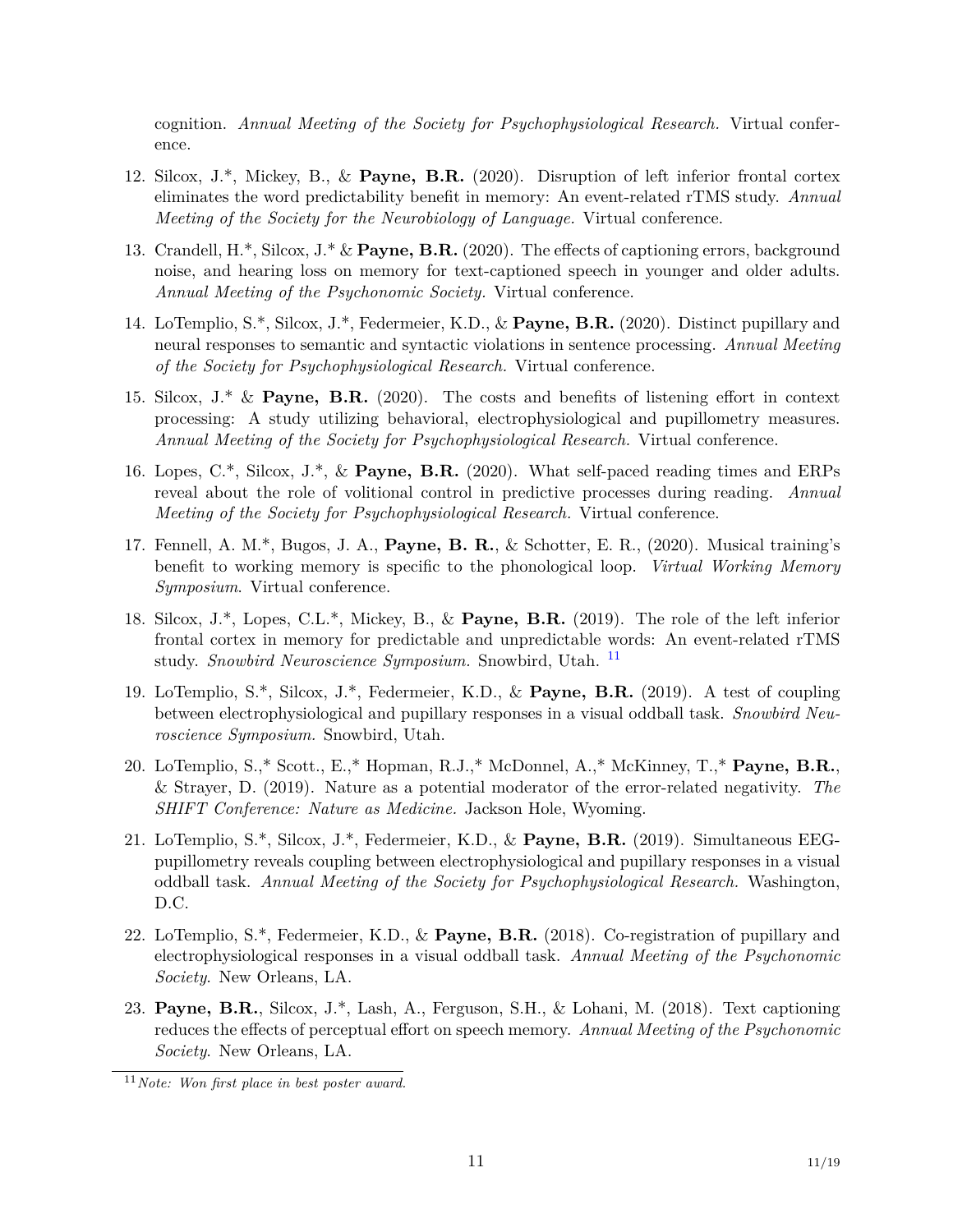- 24. **Payne, B.R.**, Silcox, J.\*, Lash, A., Ferguson, S.H., & Lohani, M. (2018). Assistive text captioning offsets the effects of background noise on speech memory and pupillometry. *Academy of Rehabilitative Audiology Institute*. Pittsburgh, PA.
- 25. Chandler, M.C.\*, McGowan, A.L., Wray, A.H., **Payne, B.R.**, Pontifex, M.B. (2018). The relationship between aerobic fitness and neuroelectric indices of reading in college-aged adults. *Annual Meeting of the Society for Psychophysiological Research.* Quebec City, Quebec, Canada.
- 26. Ostlund, B.D.,\* Williams, L.H.\*, **Payne, B.R.**, Conradt, E., Crowell, S.E., & Drew, T. (2018). The adaptive influence of pregnancy-specific anxiety on infant neurophysiology. *Cognitive Science Association for Interdisciplinary Learning*. Hood River, Oregon.
- 27. **Payne, B.R.** & Federmeier, K.D. (2018). Semantic activation and integration across parafoveal and foveal vision during sentence reading: Evidence from event-related brain potentials. *CUNY Conference on Human Sentence Processing*, Davis, CA.
- 28. **Payne, B.R.** & Federmeier, K.D. (2017). Take your time: Aging, volitional control, and intraindividual variability in context processing in sentence comprehension. *Annual Meeting of the Society for Psychophysiological Research.* Vienna, Austria.
- 29. Ng., S., **Payne, B.R.**, Federmeier, K.D., & Stine-Morrow, E.A.L. (2017). How do low literacy adults read and how much do they retain? A reading-time and recall study. *Annual Meeting of the Association for Psychological Science.* Boston, MA.
- 30. Gross A.L., **Payne, B.R.**, Casanova, R., Dvoudzadeh, P., Dzierzewski, J., Farias, S., Giovannetti, T., Ip, E., Marsiske, M., Rebok, G., Schaie, W., Thomas, K., Willis, S., Jones, K. (2017). Moving Theory to Practice– -Hands-On Approaches to Cognitive Remediation in Older Adults. *Annual Meeting of the American Psychological Association*. Washington, DC.
- 31. **Payne, B.R.** & Federmeier, K.D. (2017). Age-related changes in incremental semantic processing: Evidence from single-word ERPs. *Annual Meeting of the Cognitive Neuroscience Society.* San Francisco, CA.
- 32. Hill, P.L., Lewis, N.A., **Payne, B.R.**, & Turiano, N.A. (2016). Sense of purpose predicts level and change in subjective memory beliefs: Findings from the MIDUS cohort. *Annual Meeting of the Gerontological Society of America*. Boston, MA.
- 33. **Payne, B.R.** & Federmeier, K.D. (2016). As far as the eye can see: Event-related brain potentials reveal dynamics of visuospatial attention allocation during reading. *56th Annual Meeting of the Society for Psychophysiological Research.* Minneapolis, MN.
- 34. **Payne, B.R.** & Federmeier, K.D. (2016). Co-registration of event-related single-trial EEG and reading time reveal intraindividual variability in context use in language processing. *Annual Meeting of the Cognitive Neuroscience Society.* New York City, New York.
- 35. **Payne, B.R.** & Federmeier, K.D. (2016). Event-related brain potentials reveal age-related changes in the recruitment of parafoveal visual attention in reading. *The Cognitive Aging Conference.* Atlanta, GA.
- 36. Steen, A., Ng, S., **Payne, B.R.**, Federmeier, K.D., & Stine-Morrow, E.A.L. (2016). The effects of age and literacy skill on eye-movement control during lexical ambiguity resolution. *The Cognitive Aging Conference.* Atlanta, GA.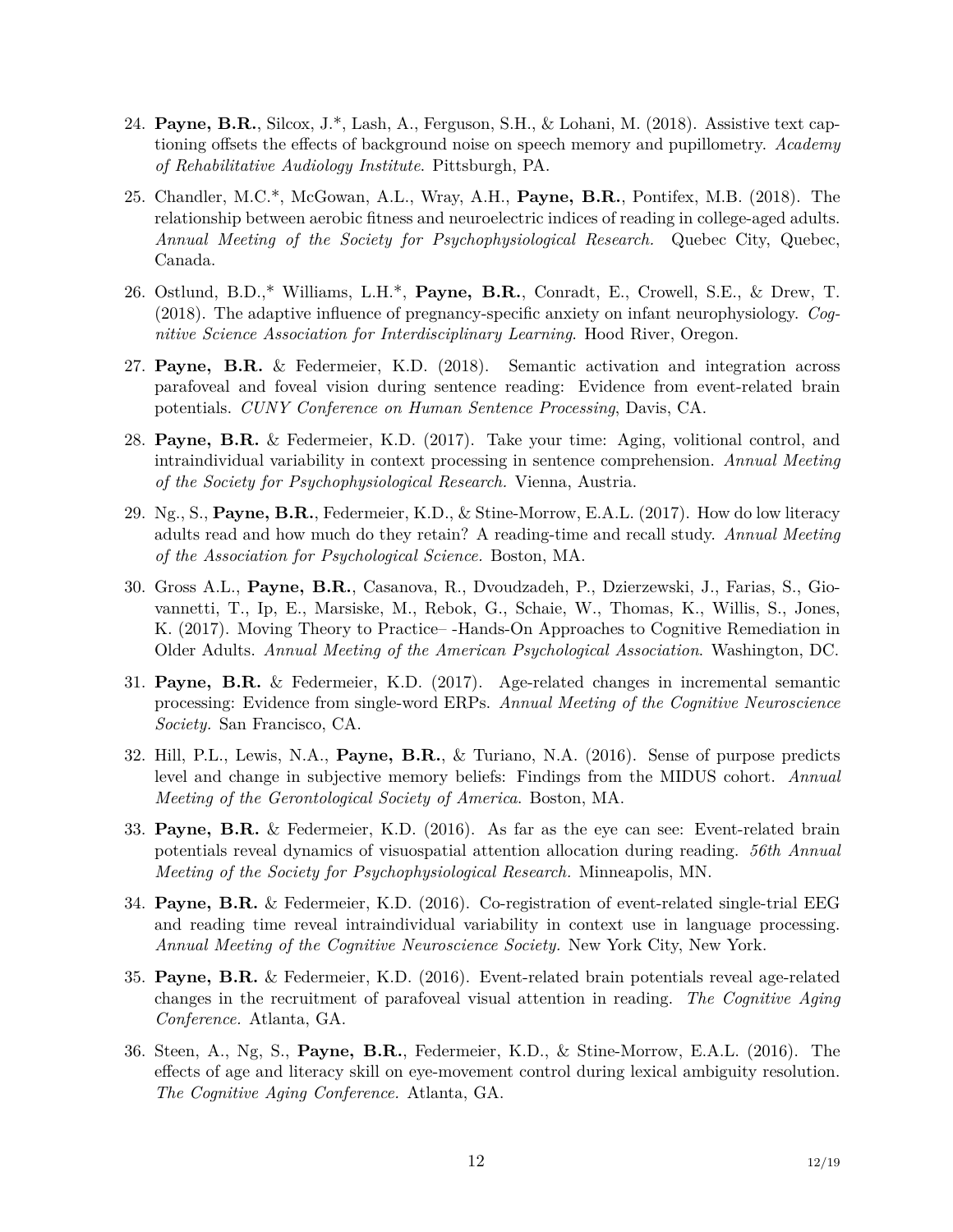- 37. Ng, S., **Payne, B.R.** Stine-Morrow, E.A.L. & Federmeier, K.D. (2016). Literacy skill modulates age differences in the use of context in language processing: Evidence from ERPs. *The Cognitive Aging Conference.* Atlanta, GA.
- 38. **Payne, B.R.** & Stine-Morrow, E.A.L. (2016). Mild cognitive impairment and semantic integration in language processing. *CLEAR Initiative: Cognition, Lifespan Engagement, Aging, and Resilience.* Beckman Institute, Urbana, IL.
- 39. **Payne, B.R.** & Federmeier, K.D. (2015). Multiple effects of sentential context on lexical processing: Evidence from single-item event-related brain potentials. *Annual Meeting of the Psychonomic Society.* Chicago, IL.
- 40. **Payne, B.R.** & Federmeier, K.D. (2015). Risky readers? Event-related brain potentials reveal age-related changes in the recruitment of parafoveal visual attention in reading. *Society for the Neurobiology of Language.* Chicago, IL.
- 41. **Payne, B.R.** & Federmeier, K.D. (2015). Pace yourself: Intraindividual variability in context use revealed by self-paced event-related brain potentials. *55th Annual Meeting of the Society for Psychophysiological Research.* Seattle, WA.
- 42. Steen, A., Ng, S., **Payne, B.R.**, Federmeier, K.D., & Stine-Morrow, E.A.L. (2015). Use of contextual constraint among adult readers varying in age and literacy skill. *Annual Meeting of the American Psychological Association.* Toronto, ON, Canada.
- 43. Gross A.L., **Payne, B.R.**, Casanova, R., Dvoudzadeh, P., Dzierzewski, J., Farias, S., Giovannetti, T., Ip, E., Marsiske, M., Rebok, G., Schaie, W., Thomas, K., Willis, S., Jones, K. (2015). The ACTIVE conceptual diagram as a structural equation model. *Annual Meeting of the Gerontological Society of America.* Orlando, FL.
- 44. **Payne, B.R.**, Stites, M.C., & Federmeier, K.D. (2015). Out of the corner of my eye: Eventrelated potentials reveal effects of foveal load on parafoveal word processing during reading. *Annual Meeting of the Cognitive Neuroscience Society.* San Francisco, CA.
- 45. Stites, M.C., **Payne, B.R.**, & Federmeier, K.D. (2015). Getting ahead of yourself: Parafoveal word expectancy modulates the N400 during sentence reading. *Annual Meeting of the Cognitive Neuroscience Society.* San Francisco, CA.
- 46. Lewis, N., Turiano, N., **Payne, B.R.**, & Hill, P. (2014). Purpose and cognitive functioning from middle to older adulthood. *67th Annual Meeting of the Gerontological Society of America.* Washington, DC.
- 47. **Payne, B.R.** & Stine-Morrow, E.A.L. (2014). RT distributional analyses of age differences in wrap-up during sentence comprehension. *The Cognitive Aging Conference.* Atlanta, GA.
- 48. **Payne, B.R.** & Stine-Morrow, E.A.L. (2014). The iTrain project: Effects of home-based verbal working memory training on language comprehension in older adults. *The Cognitive Aging Conference.* Atlanta, GA.
- 49. Chin, J., **Payne, B.R.**, Fu, W-T, Morrow, D.G., Stine-Morrow, E.A.L. (2014). Information foraging across the lifespan: Search and switch in unknown patches. *The Cognitive Aging Conference*, Atlanta, GA.
- 50. **Payne, B.R.**, James, A., Stine-Morrow, E.A.L., & Watson, D. (2014). Eye movements during reading reflect subsequent sentence memory: Evidence from subject and object relative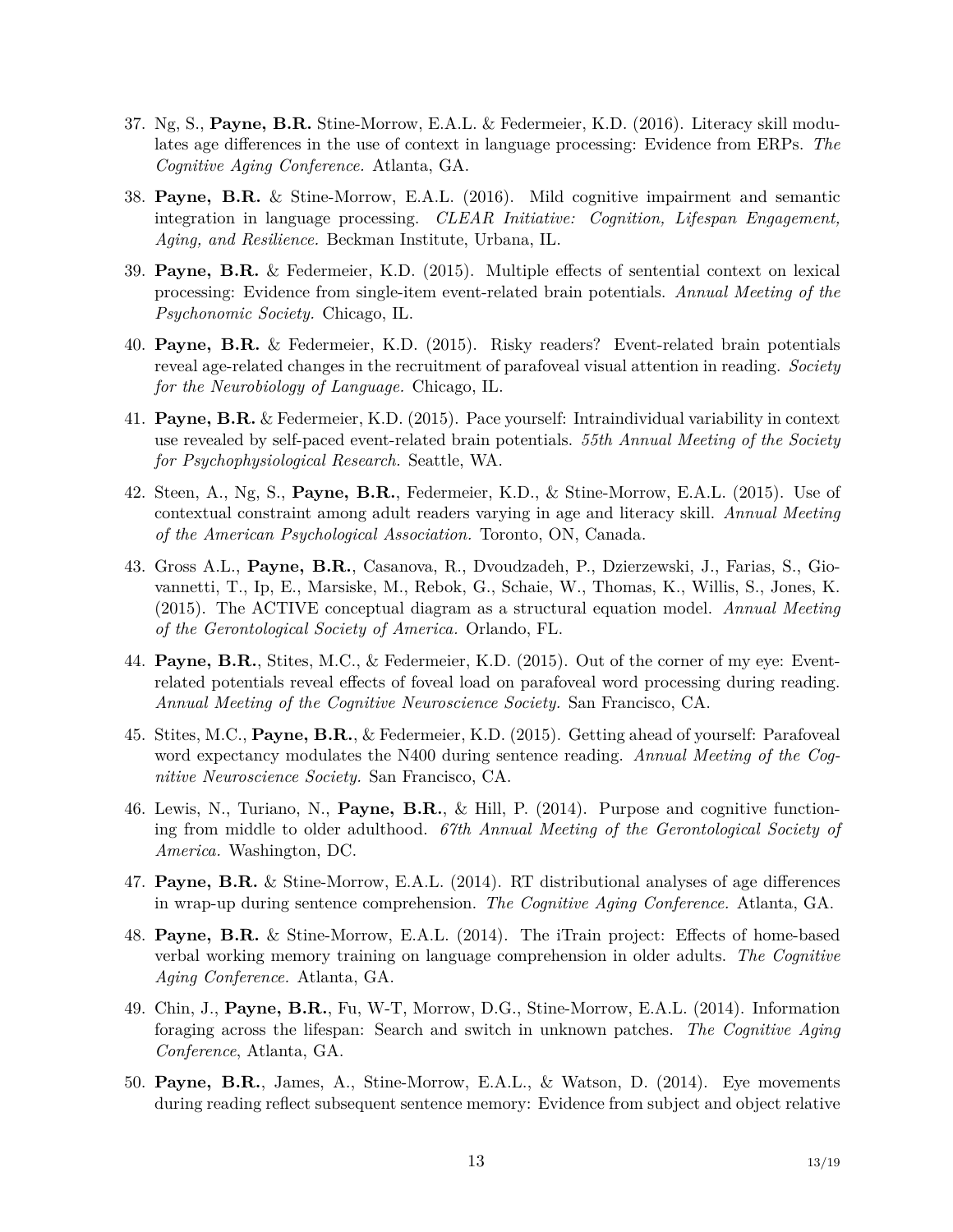clauses. *CUNY Conference on Human Sentence Processing*, Columbus, OH.

- 51. Stine-Morrow, E.A.L., **Payne, B.R.**, & Giffin, L. (2013). Everyday engagement as a source of cognitive vitality? Lessons learned from the Senior Odyssey Project. In (Chairs), Plasticity and Real-Life Interventions. Symposium presented at the *66th annual meeting of the Gerontological Society of America*. Orlando, FL.
- 52. **Payne, B.R.** (2013). Publishing in experimental psychology: A graduate student's perspective. In D. Morrow, F. Durso, & Brewer, N. (Chairs). How to publish papers that matter. Symposium presented at the *Annual Meeting of the American Psychological Association.* Honolulu, HI.
- 53. Giffin, L., **Payne, B.R.**, & Stine-Morrow, E.A.L. (2013). Dispositional flow: A resource for successful aging. *The 66th Annual Meeting of the Gerontological Society of America*, New Orleans, LA.
- 54. **Payne, B.R.**, Hill, P.L., Gross, A.L., Parisi, J.M., Rebok, G.W., & Stine-Morrow, E.A.L. (2013). Bifactor modeling of subjective memory beliefs and cognitive function in older adulthood: What's memory got to do with it? *The 121st Annual Meeting of the American Psychological Association*, Honolulu, HI.
- 55. **Payne, B.R.** & Stine-Morrow, E.A.L. (2012). Aging and parafoveal word processing at clause and sentence boundaries: An eye-movement study. The 2012 *Cognitive Aging Conference,* Atlanta, GA.
- 56. Chin, J., **Payne, B.R.**, Morrow, D., Stine-Morrow, E.A.L., Gao, X., Conner-Garcia, T., Graumlich, J., & Murray, M. (2012). Effects of domain: General and health knowledge effects on sentence processing and recall among older adults. *The 2012 Cognitive Aging Conference*, Atlanta, GA.
- 57. Gao, X., Grison, S., **Payne, B.R.**, Christianson, K., Morrow, D.G., & Stine-Morrow, E.A.L. (2012). Aging and text integration across sentence boundaries: An eye-movement study. *The 2012 Cognitive Aging Conference*, Atlanta, GA.
- 58. Chin, J., **Payne, B.R.**, Battles, A., Fu, W., Morrow, D.G, & Stine-Morrow, E.A.L. (2012). Age differences in information foraging: Search and switch in word search puzzles. *The 2012 Cognitive Aging Conference*, Atlanta, GA.
- 59. Grison, S., **Payne, B.R.**, Christianson, K., Morrow, D.G., & Stine-Morrow E.A.L. (2012). Aging and under-specification of syntactic ambiguity resolution. *The 2012 Cognitive Aging Conference*, Atlanta, GA.
- 60. **Payne, B.R.** (2012). Language experience moderates sentence comprehension in adulthood. *HABITS Initiative: Health, Attitudes, Biology, Information, Technology, Society*, Urbana, IL.
- 61. Stine-Morrow, E. A. L., **Payne, B. R.**, Gao, X., Chui, H., Jackson, J., & Hill, P. (2011). *Engagement as an organizing principle for cognitive resilience.* In P. Hartman-Stein (Chair), Innovative interventions for cognitive enhancement. Symposium presented at the annual meeting of the American Psychological Association. Washington, DC.
- 62. **Payne, B.R.**, Jackson, J.J., Hill, P.L., Gao, X., Roberts, B.W. & Stine-Morrow, E.A.L. (2011). Memory self-efficacy predicts responsiveness to inductive reasoning training in older adults. *The 64th meeting of the Gerontological Society of America*, Boston, MA.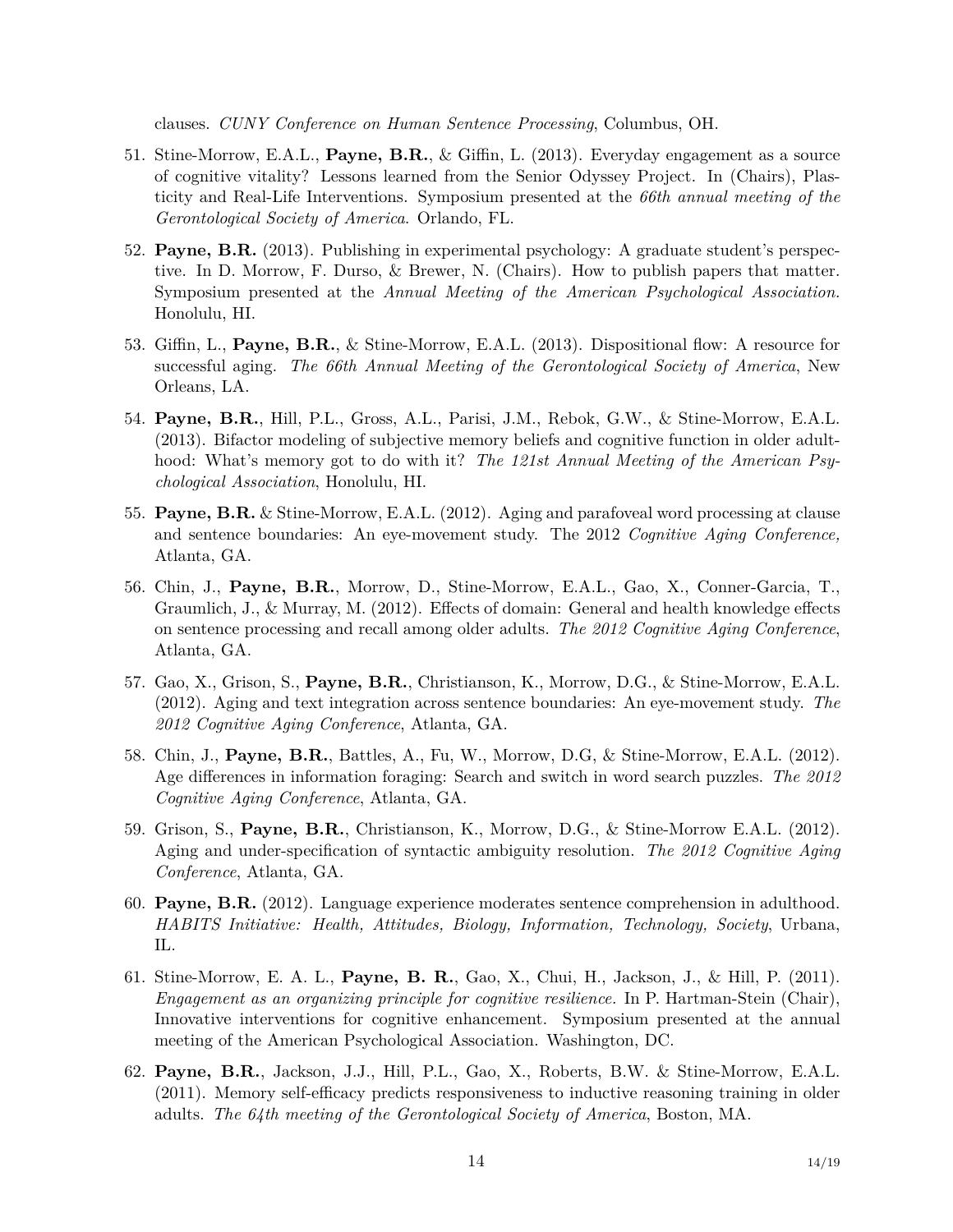- 63. Chui, H., Gao, X., **Payne, B.R.**, Hill, P., Jackson, J.J., Kramer, A.F., & Stine-Morrow, E.A.L. (2011). Social support moderates the effect of attentional inconsistency on fluid ability in older adults. *The 119th annual convention of the American Psychological Association*, Washington, DC.
- 64. **Payne, B.R.** (2011). Memory beliefs in older adulthood: Individual differences in non-target cognitive training outcomes. *The Lifelong Brain and Cognition Proseminar*, Urbana, IL.
- 65. **Payne, B.R.** (2011). Cognitive reserve in language processing across the lifespan: The role of print exposure. *The Beckman Institute Innovation Summit on Educational Neuroscience: Minds, Brains, and New Literacies*, Urbana, IL.
- 66. **Payne, B.R.** (2010). Cognitive plasticity in older adulthood: The role of self-efficacy beliefs in cognitive training. *The Cognitive Science of Teaching and Learning Proseminar*, Urbana, IL.
- 67. Gao, X., **Payne, B.R.**, & Stine-Morrow, E.A.L. (2010). Memory self-efficacy predicts longitudinal changes in resource allocation and text memory in reading. *The Gerontologist*, 50, 149.
- 68. **Payne, B.R.**, Gao, X., & Stine-Morrow, E.A.L. (2010). Measures of reading skill dissociate online language processes among older adults. *The Gerontologist*, 50, 148.
- 69. Jackson, J.J, Hill, P.L., **Payne, B.R.**, Roberts, B.W., & Stine-Morrow, E.A.L. (2010). Can an old dog learn (and want to experience) new tricks? Cognitive training increases openness in older adults. *The 15th Annual European Conference on Personality*, Brno, Czech Republic.
- 70. **Payne, B.R.**, Noh, S.R., & Stine-Morrow, E.A.L. (2010). In the zone: Flow and cognition in older adults. *The 2010 Cognitive Aging Conference*, Atlanta, GA.
- 71. Noh, S.R., Shake, M.C., **Payne, B.R.**, & Stine-Morrow, E.A.L. (2010). Age differences in the detection of textbase or situational inconsistency during narrative comprehension: An eye movement study. *The 2010 Cognitive Aging Conference*, Atlanta, GA.
- 72. **Payne, B.R.** (2009). Cognition and activity engagement in adulthood. *The Cognitive Science of Teaching and Learning Proseminar*, Urbana, IL.
- 73. **Payne, B.R.**, Smiler, A.P., & O'Brien, C. (2009). You are what you watch: Identity and media usage. *The 117th annual convention of the American Psychological Association*, Toronto, ON, Canada.
- 74. **Payne, B.R.** (2008). Investigating the occurrence of change deafness and inattentional deafness in musical auditory scenes. *The Cornell University Sigma Xi Conference*, Ithaca, NY.

# **Editorial Service**

| <i>Psychology and Aging</i> , Consulting Editor                                    | $2018$ - Present |
|------------------------------------------------------------------------------------|------------------|
| <i>Psychology of Learning and Motivation, Volume 77, Co-Editor</i>                 | 2022             |
| Journal of Language and Aging Research. Associate Editor. (inaugural board member) | 2023             |
| Attention, Perception, and Psychophysics. Special Issue Associate Editor           | 2023             |

*Ad Hoc Journal Review*

 $N = 41$  peer reviewed journals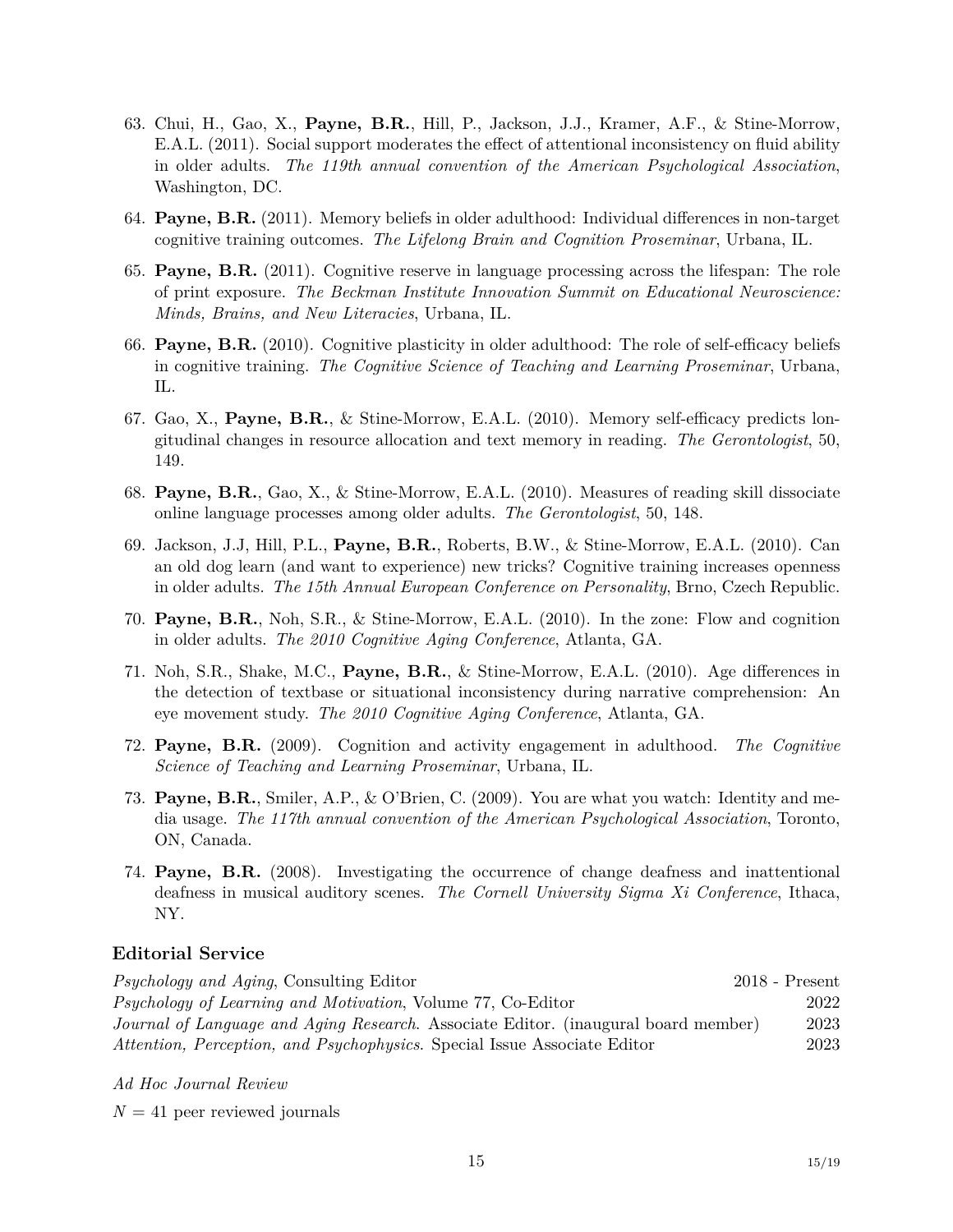*Aging, Neuropsychology, and Cognition*; *Applied Gerontology*; *Applied Psycholinguistics*; *Attention Perception and Psychophysics*; *Brain and Cognition*; *Brain and Language*; *Brain Imaging and Behavior*; *British Journal of Psychology*; *Clinical Interventions in Aging Research*; *Clinical Psychological Sciences*; *Cognition*; *Cortex*; *Cognitive Science*; *Cognitive Neuropsychology*; *Developmental Psychology*; *The Gerontologist*; *The International Journal of Aging and Human Development*; *The Journal of Adolescent Health, Medicine, and Therapeutics*; *Journal of Experimental Psychology: Human Perception and Performance*; *Journal of Experimental Psychology: Learning, Memory, and Cognition*; *Journal of Memory and Language*; *Journal of Gerontology: Psychological Science*; *Journal of Speech, Language, and Hearing Research*; *Journal of the Acoustical Society of America*; *Journal of Research in Reading*; *Laboratory Phonology*; *Language, Cognition, and Neuroscience*; *Language Learning*; *Memory*; *Neurobiology of Aging*; *NeuroImage*; *NeuroImage: Clinical*; *Neuropsychologia*; *Neuroscience Letters*; *PLOS ONE*; *Proceedings of the National Academy of Sciences*; *Psychophysiology*; *Psychology and Aging*; *Quarterly Journal of Experimental Psychology*; *Scientific Reports*; *Trends in Cognitive Science*.

## **Teaching Experience**

| Courses                                                                                                                                                                                                                        |                                                                        |
|--------------------------------------------------------------------------------------------------------------------------------------------------------------------------------------------------------------------------------|------------------------------------------------------------------------|
| Introduction to Quantitative Methods<br>PSY 5499/6499. Instructor of Record. University of Utah                                                                                                                                | 2019, 2021                                                             |
| <b>Advanced Cognitive Electrophysiology</b><br>PSY 5150/6150. Co-creator and Instructor of Record. University of Utah.                                                                                                         | 2019, 2020                                                             |
| <b>Cognitive Neuropsychology</b><br>PSYC 3140. Instructor of Record. University of Utah                                                                                                                                        | $2018 - 2022$                                                          |
| Cognitive Neuroscience: Applications to Research<br>PSY 6140. Instructor of Record. University of Utah                                                                                                                         | 2018, 2022                                                             |
| Applied Hierarchical Linear Modeling with Lab<br>EPSY 590. Instructor of Record. University of Illinois                                                                                                                        | 2013                                                                   |
| Educational Workshops                                                                                                                                                                                                          |                                                                        |
| Society for Psychophysiological Research<br>Workshop on Human Electrophysiology<br>Webinar https://sprweb.org/events/EventDetails.aspx?id=1221567<br>Co-Instructor with Dr. Kara Federmeier                                    | 2019                                                                   |
| Linear Mixed-Effects Modeling of Electrophysiological Data<br>Summer Methods Workshop. Beckman Institute. University of Illinois                                                                                               | 2016                                                                   |
| <b>Student Supervision</b>                                                                                                                                                                                                     |                                                                        |
| PhD Student Mentorship                                                                                                                                                                                                         |                                                                        |
| Sara LoTemplio <sup>12</sup> , NSF Fellow, Cognition and Neural Science<br>Jack Silcox, Cognition and Neural Science<br>Clara Lopes, Cognition and Neural Science<br>Ryan Murdock <sup>13</sup> , Cognition and Neural Science | $2018 - 2022$<br>$2018$ - present<br>$2019$ - present<br>$2020 - 2021$ |

<span id="page-15-0"></span><sup>12</sup>*Now Assistant Professor (Tenure Track) at Colorado State University.*

<span id="page-15-1"></span><sup>13</sup>*Now Machine Learning Engineer at Adobe.*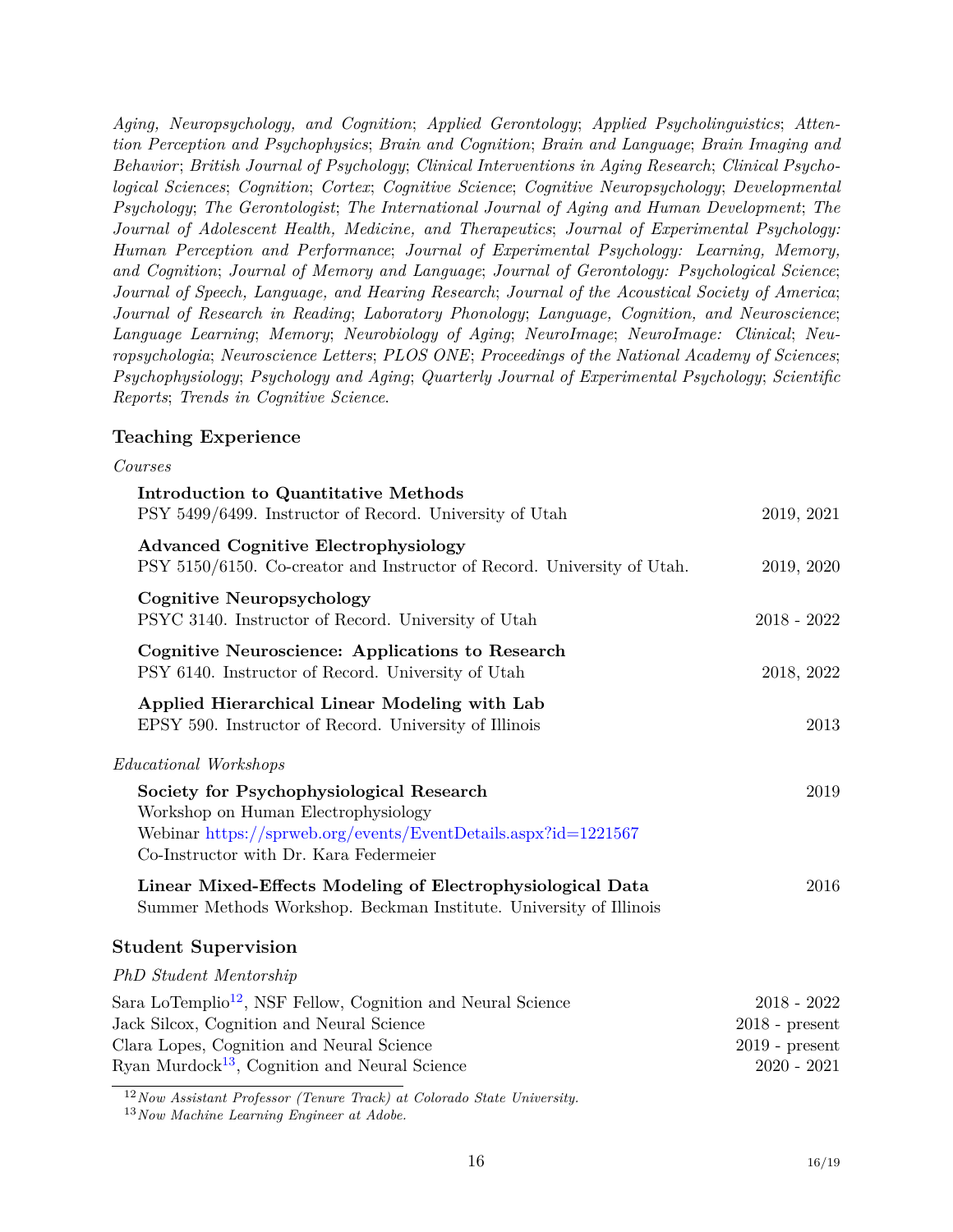| Allyson Copeland, NSF Fellow, Cognition and Neural Science<br>Sarah Woods, Cognition and Neural Science | $2021$ - present<br>$2022$ - present     |
|---------------------------------------------------------------------------------------------------------|------------------------------------------|
| Communication Sciences & Disorders Research Mentor                                                      |                                          |
| Lydia Kalhoff, Speech Pathology PhD Research Co-Advisor                                                 | $2020 - 2022$                            |
| Mark Rasmussen, Doctor of Audiology (AuD) Capstone                                                      | $2020 - 2022$                            |
| Brittany Carpenter, Doctor of Audiology (AuD) Capstone                                                  | $2019 - 2021$                            |
| Nicole Parente, Doctor of Audiology (AuD) Capstone                                                      | $2019 - 2021$                            |
| Undergraduate Mentorship                                                                                |                                          |
| Hope Caviness, Baylor University. SPUR Visiting Student                                                 | 2022                                     |
| Benning Lozada, University of Utah. Research Assistant                                                  | $2022$ - present                         |
| Tyler Endow, University of Utah. Research Assistant                                                     | $2022$ - $\ensuremath{\mathsf{present}}$ |
| Mariah Erickson <sup>14</sup> , University of Utah, Honors & UROP Program                               | $2020 - 2021$                            |
| Avery Wall, UNC Chapel Hill. SPUR Visiting Student                                                      | 2021                                     |
| Karen Bennet, University of Utah. Research Assistant and Lab Manager                                    | $2020$ - present                         |
| Ali Bergmark <sup>15</sup> , University of Utah. UROP Program & Human Factors Certificate               | $2021 - 2022$                            |
| Nathania Wong, University of Utah. Research Assistant                                                   | $2021 - 2022$                            |
| Jim Faulkner, University of Utah. Research Assistant                                                    | $2021$ - present                         |
| Jordan Colligan, University of Utah. Research Assistant                                                 | $2021$ - $\ensuremath{\mathsf{present}}$ |
| Hakop Kardzhyan, University of Utah. Research Assistant                                                 | 2021                                     |
| Shaylie Platten, University of Utah. UROP Program                                                       | $2021$ - Present                         |
| Andre Stensaas, University of Utah. Research Assistant                                                  | $2020 - 2021$                            |
| Victoria Estevez, University of South Florida. Honors Program                                           | 2021                                     |
| Dimitri Brunelle, University of South Florida. Honors Program                                           | 2020                                     |
| Haily Latimer, University of Utah. Human Factors Certificate                                            | 2020                                     |
| Elisabeth Antley, University of Utah. Honors Program                                                    | $2020 - 2021$                            |
| Jordan Anderson, University of Utah. Research Assistant                                                 | $2019 - 2020$                            |
| William Finaly, University of Utah. SPUR Visiting Student                                               | 2019                                     |
| Vanessa Srivastava <sup>16</sup> , University of Utah. Honors and UROP Program                          | $2018 - 2019$                            |
| Jessica Stoker <sup>17</sup> , University of Utah. Research Assistant and UROP Program                  | $2018 - 2020$                            |
| Wardah Ishak, University of Utah. Research Assistant                                                    | 2018                                     |
| Hannah Crandell <sup>18</sup> , University of Utah. Research Assistant and Lab Manager                  | $2018 - 2021$                            |
| Irene Kim <sup>19</sup> , University of Utah. Research Assistant                                        | $2018 - 2019$                            |
| Melissa Coeffel <sup>20</sup> , University of Illinois Behavioral Neuroscience Honors Program           | $2016 - 2017$                            |

#### **Thesis, Prelim Exam, and Dissertation Committees**

Committee Chair\*

Allyson Copeland, M.S. Cognition and Neural Science. University of Utah\* Lydia Kalhoff, PhD. Communication Sciences and Disorders. University of Utah

<span id="page-16-0"></span><sup>14</sup>*Now psychiatric staff at Huntsman Mental Health Institute.*

<span id="page-16-1"></span><sup>15</sup>*Now PhD student at UConn.*

<span id="page-16-2"></span><sup>16</sup>*Now at Summit Community Counseling.*

<span id="page-16-3"></span><sup>17</sup>*Now M.S. student at Idaho State University.*

<span id="page-16-4"></span><sup>18</sup>*Now PhD student at University of Central Florida.*

<span id="page-16-5"></span><sup>19</sup>*Now PhD student at at Yonsei University (South Korea).*

<span id="page-16-6"></span><sup>20</sup>*Now PhD student at Columbia University.*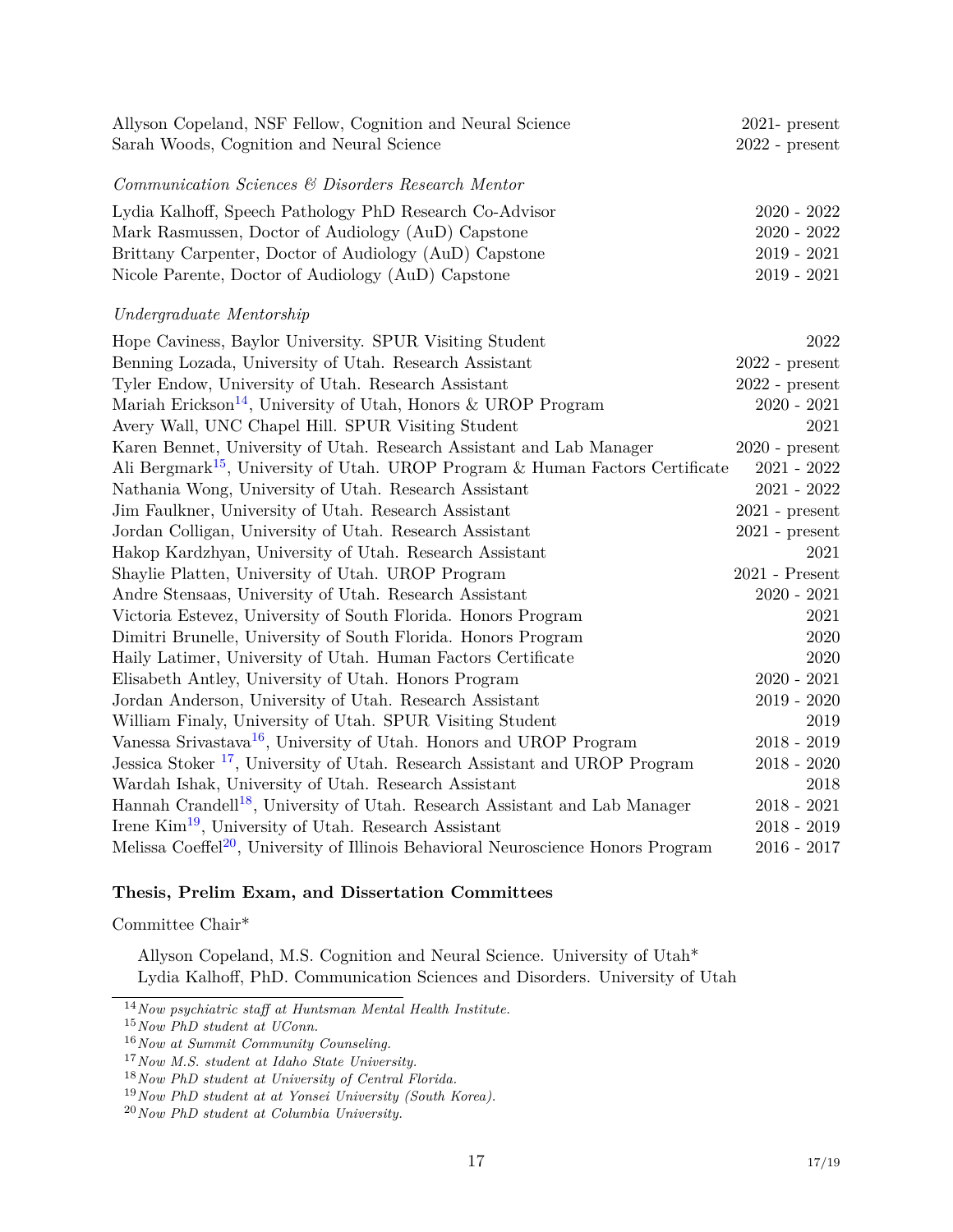Melinh Lai, PhD. Cognitive Neuroscience. University of Illinois Sara LoTemplio, M.S. & PhD. Cognition and Neural Science, University of Utah (Co-chair)\* Clara Lopes, M.S. Cognition and Neural Science, University of Utah\* Emily Scott, M.S. & PhD. Cognition and Neural Science, University of Utah Jack Silcox, M.S. Cognition and Neural Science, University of Utah\* Holly Gagnon, M.S. & PhD. Cognition and Neural Science, University of Utah Keith Jones, M.S. & PhD. Neuroscience, University of Utah Amy McDonnell, M.S. Cognition and Neural Science, University of Utah Ty McKinney, M.S. Cognition and Neural Science, University of Utah Rachel Hopman, PhD. Cognition and Neural Science, University of Utah Spencer Castro, PhD. Cognition and Neural Science, University of Utah Ascher Munion, PhD. Cognition and Neural Science, University of Utah

# **Professional Service**

## *University Service*

| Scientific Mentor. VPCAT Program. School of Medicine, University of Utah.                  | $2022$ - present |
|--------------------------------------------------------------------------------------------|------------------|
| Graduate Committee. Department of Psychology, University of Utah.                          | $2021$ - Present |
| <i>Faculty Mentor.</i> BUILDing Scholars NIH Training Program. <sup>21</sup>               | 2020             |
| <i>Faculty Search Committee.</i> Department of Psychology, University of Utah.             | 2019             |
| <i>Faculty Search Committee.</i> Communication Sciences and Disorders, University of Utah. | 2019             |
| Faculty Search Committee. Neurobiology and Neuroanatomy, University of Utah.               | 2018             |
| <i>Graduate Committee.</i> Department of Psychology, University of Utah.                   | $2017 - 2019$    |
| <i>Beckman Institute Initiative.</i> University of Illinois.                               | 2016             |
| <i>Faculty Search Committee.</i> Cognitive Science of Learning. University of Illinois.    | 2014             |
| <i>Co-organizer</i> NIH Language Processing Seminar. University of Illinois.               | 2013             |
| Fellowship Search Committee. Paul D. Doolen Fellow. University of Illinois.                | 2013             |
| Community Outreach and Science Education. Beckman Institute Open House.                    | $2011 - 2015$    |

# *Other Service*

| Co-Organizer. Psychonomics Leading Edge Workshop.                                 | $2021 - 2022$ |
|-----------------------------------------------------------------------------------|---------------|
| <i>Bylaws Committee.</i> Society for Psychophysiological Research.                | $2021 - 2024$ |
| Graduate Poster Judge. Meeting of the Society for Psychophysiological Research    | $2019 - 2019$ |
| <i>National Science Foundation.</i> Reviewer.                                     | $2018 - 2019$ |
| <i>Education and Training Committee.</i> Society for Psychophysiological Research | $2017 - 2020$ |
|                                                                                   |               |

# **Tools and Scale Development**

The AFSS (Activity Flow State Scale) (with Elizabeth A.L. Stine-Morrow, Soo Rim Noh, and Joshua Jackson). Available from PsycTESTS. <http://dx.doi.org/10.1037/t06855-000>

The iTrain Working Memory App for iPad (with Elizabeth A.L. Stine-Morrow & Thomas Deegan). Source Code available at: <https://github.com/TALL1532/itrain>

# **In The News**

*Psychonomic Society Blog* 2022 ["I don't know what working memory interference is, I'm a musician"](https://featuredcontent.psychonomic.org/i-dont-know-what-working-memory-interference-is-im-a-musician/)

<span id="page-17-0"></span><sup>21</sup>*Note: Cancelled early due to COVID-19.*

18 18/[19](#page-18-0)